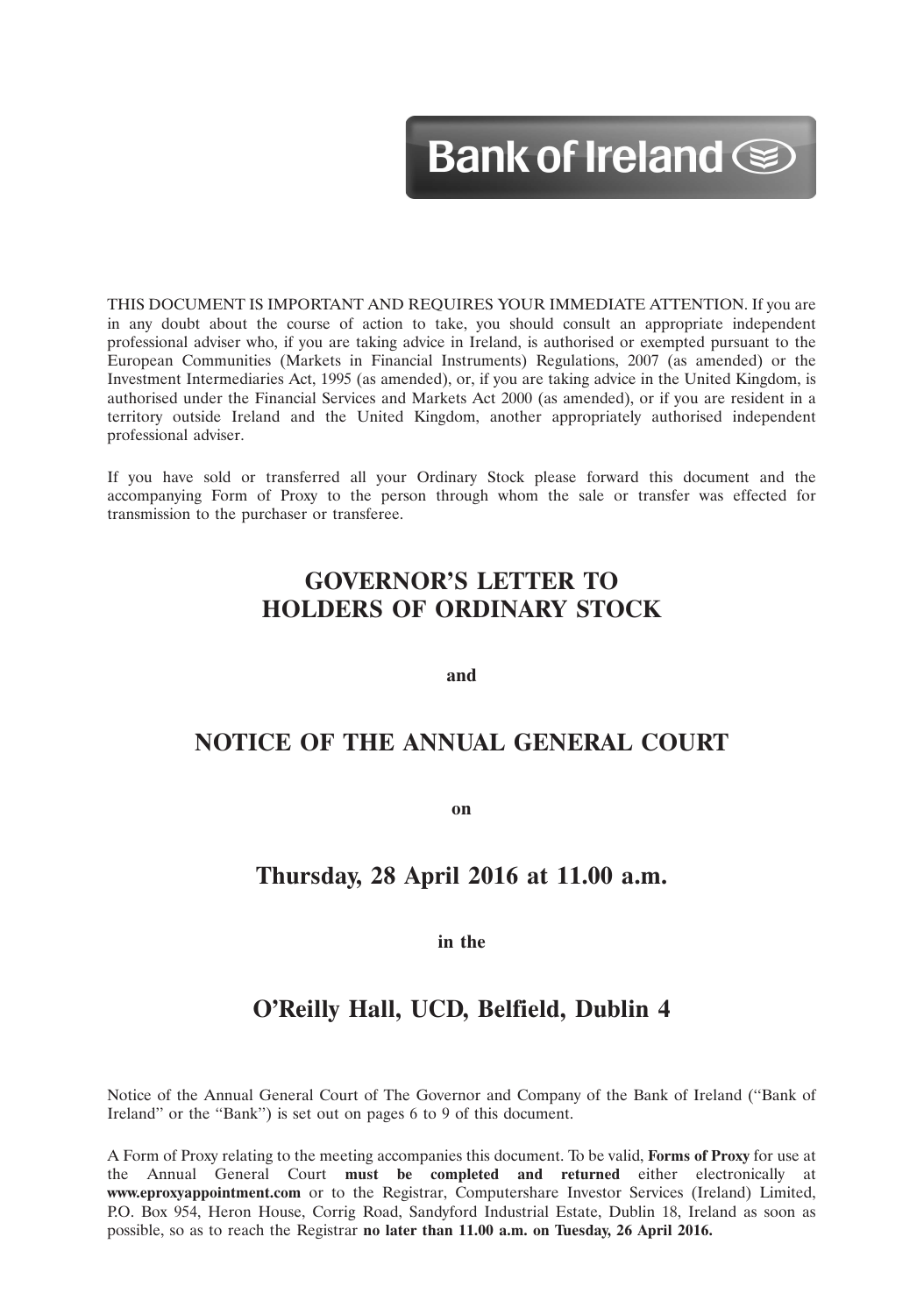# Bank of Ireland Se

Governor **Bank of Ireland** 40 Mespil Road Dublin 4

12MAR201310073563

14 March 2016

Dear Stockholder,

Notice of the Annual General Court (''AGC'') to be held at 11.00 a.m. on Thursday, 28 April 2016, in the O'Reilly Hall, UCD, Belfield, Dublin 4 is set out on pages 6 to 9 of this document.

The following resolutions will be proposed at the AGC. I will comment on the resolutions as follows:

**Resolution 1** to consider the Report of the Directors, the Auditors' Report and the Accounts for the year ended 31 December 2015.

**Resolution 2** to consider the Report on Directors' Remuneration as set out on pages 148 to 156 of the Annual Report for the year ended 31 December 2015.

**Resolutions 3(i)—(ii)**, which are proposed as separate resolutions, relate to the election and the re-election of Directors as outlined below.

In accordance with the UK Corporate Governance Code, which recommends that Directors put themselves forward for re-election annually and subject to the Bank's Bye-Laws, all Directors are retiring at the AGC, with the exception of Tom Considine, who was nominated to the Court by the Minister for Finance.

Fiona Muldoon was appointed to the Court on 12 June 2015 and, being eligible, is offering herself for election. The following Directors, being eligible, are offering themselves for re-election: Kent Atkinson, Richie Boucher, Pat Butler, Patrick Haren, Archie G Kane, Andrew Keating, Patrick Kennedy, Davida Marston, Brad Martin and Patrick Mulvihill.

Following evaluation, the Court has concluded that each Director standing for election and re-election makes a valued contribution to the deliberations of the Court, continues to be effective and demonstrates continuing commitment to their role. A summary of the skills and experience brought by each Director to the Court is summarised in Appendix 1.

**Resolution 4** seeks the usual authority from Stockholders to enable the Directors to fix the remuneration of the Auditors.

Apart from the ordinary business outlined above, there are eight items of special business as follows:

#### **Resolution 5—Authority to purchase own Ordinary Stock**

Resolution 5, which is being proposed as a special resolution, seeks to authorise the Bank, or any of its subsidiaries, to purchase up to 10% of its own Ordinary Stock. The authority will, if granted, remain in force until **28 July 2017** or the date of the AGC in 2017, whichever is the earlier. The Directors do not have any current intention to exercise the power to purchase the Bank's own Ordinary Stock.

Any such purchases would be made only at a price level that the Directors considered to be in the best interest of Stockholders generally, after taking into account the Bank's overall financial position and regulatory capital obligations and requirements. In addition, the authority being sought will provide that the minimum price which may be paid for such stock units shall not be less than the nominal value of the Ordinary Stock and the maximum price shall be the higher of 105% of the average market price of such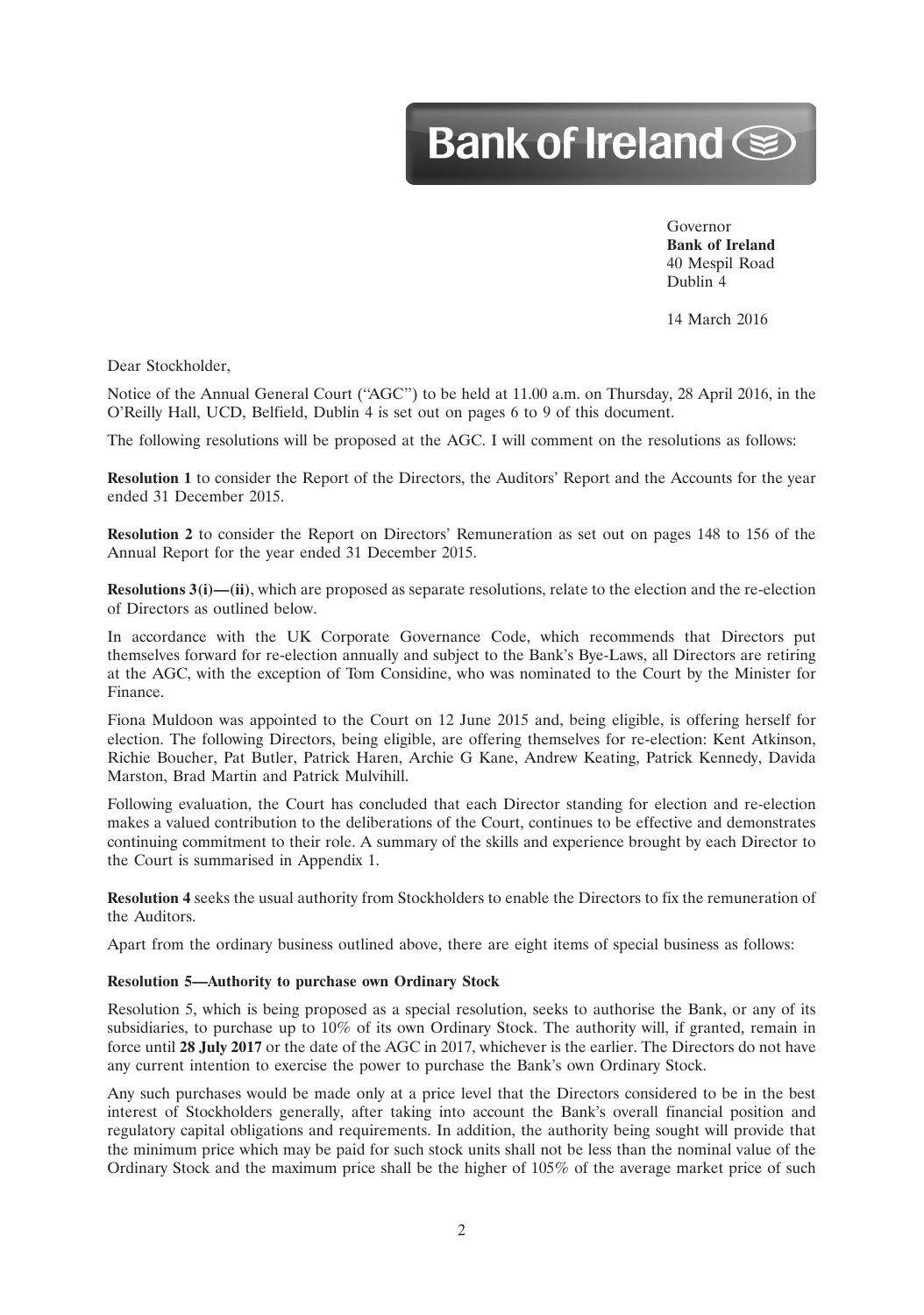Ordinary Stock and the amount stipulated by Article 5(1) of the EU Market Abuse (Buyback and Stabilisation) Regulation 2003.

Resolution 5 is conditional upon the passing of resolution 12 (Adoption of new Bye-Laws).

## **Resolution 6—Renewal of authority to re-allot Treasury Stock**

Resolution 6, which will be proposed as a special resolution, seeks to determine the re-allotment price range at which stock purchased and held as Treasury Stock may subsequently be re-allotted off-market. In accordance with Bye-Law 41, the minimum re-allotment price of Treasury Stock for the purposes of any scheme (as defined in Bye-Law 41) will be the allotment price provided for in such scheme and in all other circumstances the minimum re-allotment price of Treasury Stock will be 95% of the average closing price of the stock on the Irish Stock Exchange for the five business days immediately preceding the day on which the stock is re-allotted. The maximum re-allotment price of Treasury Stock will be 120% of the average closing price of the stock on the Irish Stock Exchange for the five business days immediately preceding the day on which the stock is re-allotted. The authority being sought will, if granted, remain in force until **28 October 2017** or the date of the AGC in 2017, whichever is the earlier, unless previously varied or renewed in accordance with company law.

# **Resolution 7—Authority to allot Ordinary Stock**

Resolution 7 is the general authority of the Directors to issue Ordinary Stock subject to statutory pre-emption rights to the extent applicable and is proposed in accordance with the Investment Association (''IA'') guidelines on Directors' authority to allot shares.

The IA guidelines permit, and treat as routine, resolutions seeking authority to allot shares representing up to two-thirds of a company's issued share capital, provided that any issuance under that authority in excess of one-third of a company's issued share capital can only be used to allot shares pursuant to a fully pre-emptive rights issue.

Resolution 7 seeks in accordance with the IA guidelines a renewal of the general authority granted by Stockholders at the 2015 AGC to allot Ordinary Stock up to a maximum of 10,600,000,000 units of Ordinary Stock of  $\epsilon$ 0.05 each (representing approximately 33% of the existing issued Ordinary Stock of the Bank) subject to statutory pre-emption rights where applicable. Resolution 7 also seeks authority in accordance with the IA guidelines for the Directors to issue up to a maximum of a further 10,600,000,000 units of Ordinary Stock of  $\epsilon$ 0.05 each (representing approximately 33% of the existing issued Ordinary Stock of the Bank) which could only be allotted pursuant to a rights issue (i.e. an offer of rights to subscribe for Ordinary Stock made to existing Stockholders in proportion to their holdings of Ordinary Stock and where there is an entitlement to sell those subscription rights).

The authority being sought, if granted, will remain in force until **28 July 2017** or the date of the AGC in 2017, whichever is the earlier. **There are currently no plans to issue any Ordinary Stock on foot of this authorisation.**

#### **Resolution 8—Renewal of authority to allot Ordinary Stock on a non pre-emptive basis**

Resolution 8, which will be proposed as a special resolution, proposes that the Directors' authority to allot Ordinary Stock for cash up to a designated limit without offering them first to the other Ordinary Stockholders be renewed.

The Pre-emption Group's Statement of Principles, as updated in March 2015, has increased companies' supported authority to issue shares for cash otherwise than in connection with a pre-emptive offer from  $5\%$  to 10%, provided that the additional 5% is used in connection with an acquisition or specified capital investment.

This authority in resolution 8 is limited to an allotment pursuant to a rights issue authorised under resolution 7 and up to 3,200,000,000 units of Ordinary Stock (representing approximately 10% of the Bank's issued Ordinary Stock) otherwise than in connection with an offer to Ordinary Stockholders in accordance with their pre-emption rights.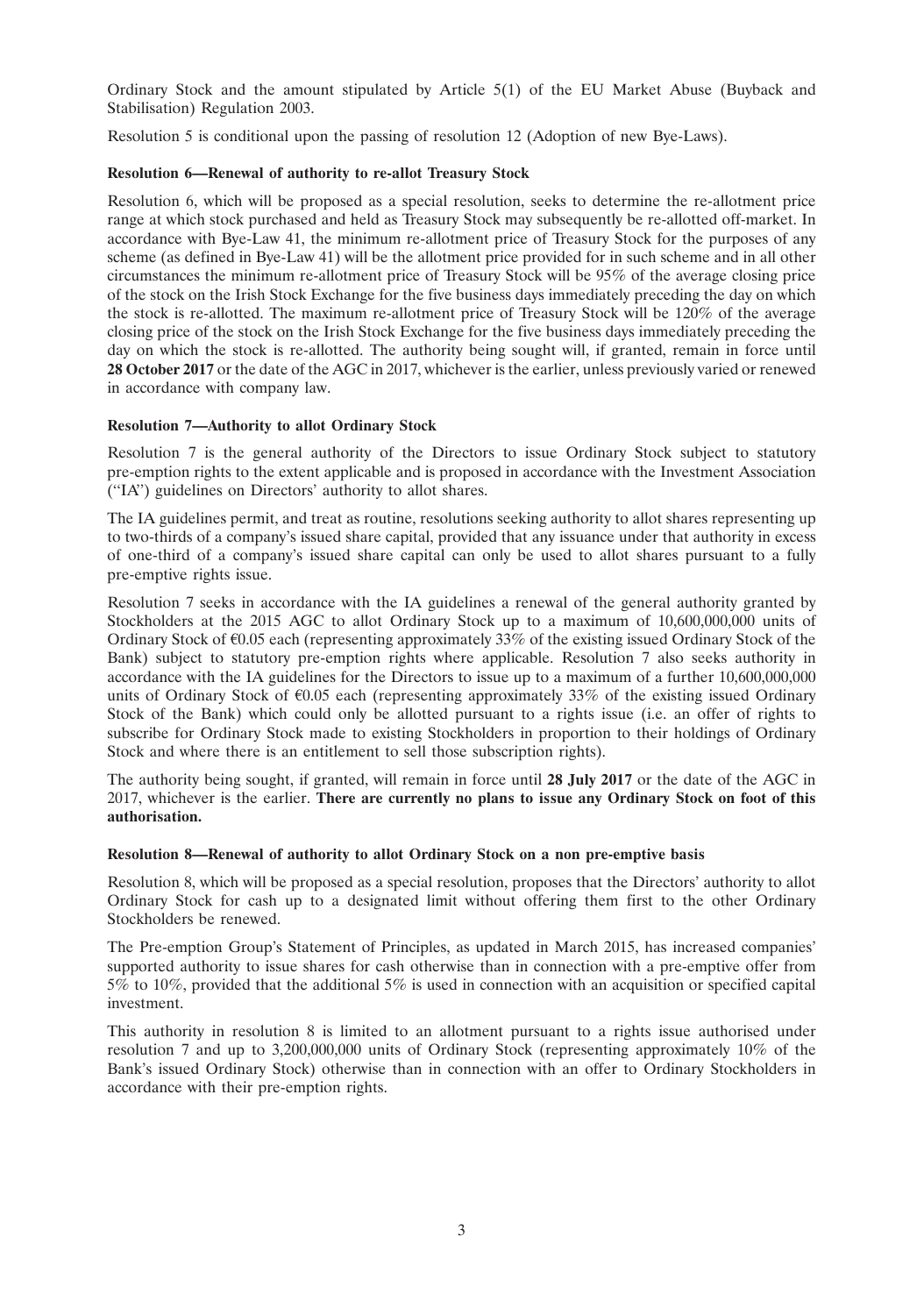The Court of Directors intends to adhere to the provisions in the Pre-emption Group's Statement of Principles, and not to allot Ordinary Stock for cash on a non pre-emptive basis pursuant to the authority in resolution 8:

- (i) in excess of an amount equal to 5% of the total issued Ordinary Stock of the Bank excluding Ordinary Stock held in treasury; or
- (ii) in excess of an amount equal to 7.5% of the total issued Ordinary Stock of the Bank excluding Ordinary Stock held in Treasury Stock within a rolling three-year period, without prior consultation with Stockholders,

in each case other than in connection with an acquisition or specified capital investment which is announced contemporaneously with the allotment or which has taken place in the preceding six-month period and is disclosed in the announcement of the allotment.

The authorities being sought, if granted, will remain in force until **28 July 2017** or the date of the AGC in 2017, whichever is the earlier. **There are currently no plans to issue any Ordinary Stock on foot of this authorisation.**

#### **Resolutions 9 and 10—Authority to allot Ordinary Stock on conversion or exchange of Additional Tier 1 Contingent Equity Conversion Notes**

In addition and separate to resolutions 7 and 8, under resolutions 9 and 10, the Directors are seeking a general authority in the terms of the resolutions to issue Additional Tier 1 Contingent Equity Conversion Notes (''AT1 ECNs'') and to allot Ordinary Stock issued upon conversion or exchange of AT1 ECNs without first offering them to existing Stockholders. If passed, the resolutions will authorise the Directors to issue AT1 ECNs and in the event of conversion of AT1 ECNs to allot Ordinary Stock on a non-pre-emptive basis up to an aggregate of 5,000,000,000 units of Ordinary Stock of  $\epsilon$ 0.05 each, which approximates to 15% of the issued Ordinary Stock of the Bank as at 8 March 2016, the latest practicable date before the publication of this document.

The authority sought in these resolutions will provide the Directors with a degree of flexibility to comply with, or maintain compliance with, regulatory capital requirements or targets applicable to the Bank or its subsidiaries (together the "Group").

AT1 ECNs are debt instruments that will convert or exchange the holder's claim into Ordinary Stock if a defined trigger event occurs. This trigger event will be defined in the terms and conditions of any future issuance but is expected to reference the Group's Common Equity Tier 1 (''CET1'') capital ratio. If the CET1 ratio falls below a specified level, the instrument will convert to Ordinary Stock. A non-viability event may also lead to a conversion or exchange of the AT1 ECNs into Ordinary Stock.

The authority sought in these resolutions 9 and 10 is consistent with the authority sought at the AGC in 2015.

The authority being sought will, if granted, remain in force until 28 July 2017 or the date of the AGC in 2017, whichever is the earlier, unless previously varied or renewed in accordance with company law. Resolution 9 authorises the issue of AT1 ECNs and resulting Ordinary Stock and is proposed as an ordinary resolution. Resolution 10 authorises the disapplication of statutory pre-emption rights in respect of such issuances and is proposed as a special resolution. The resolutions are in addition to the authorities sought in resolutions 7 and 8.

#### **Resolution 11—Renewal of authority to call an Extraordinary General Court on 14 days' notice for the passing of an ordinary resolution**

Resolution 11 is proposed as a special resolution. If passed, it will maintain the existing authority in the Bye-Laws which permits the Bank to convene an Extraordinary General Court on 14 clear days' notice in writing, where the purpose of the meeting is to consider an ordinary resolution. The additional flexibility afforded by this authority will only be used in limited and time sensitive circumstances where it would clearly be to the advantage of Stockholders as a whole.

#### **Resolution 12—Adoption of new Bye-Laws**

The Companies Act 2014 was commenced on 1 June 2015. The purpose of resolution 12, which is proposed as a special resolution, is to amend the Bye-Laws of the Bank in order to bring them into line with the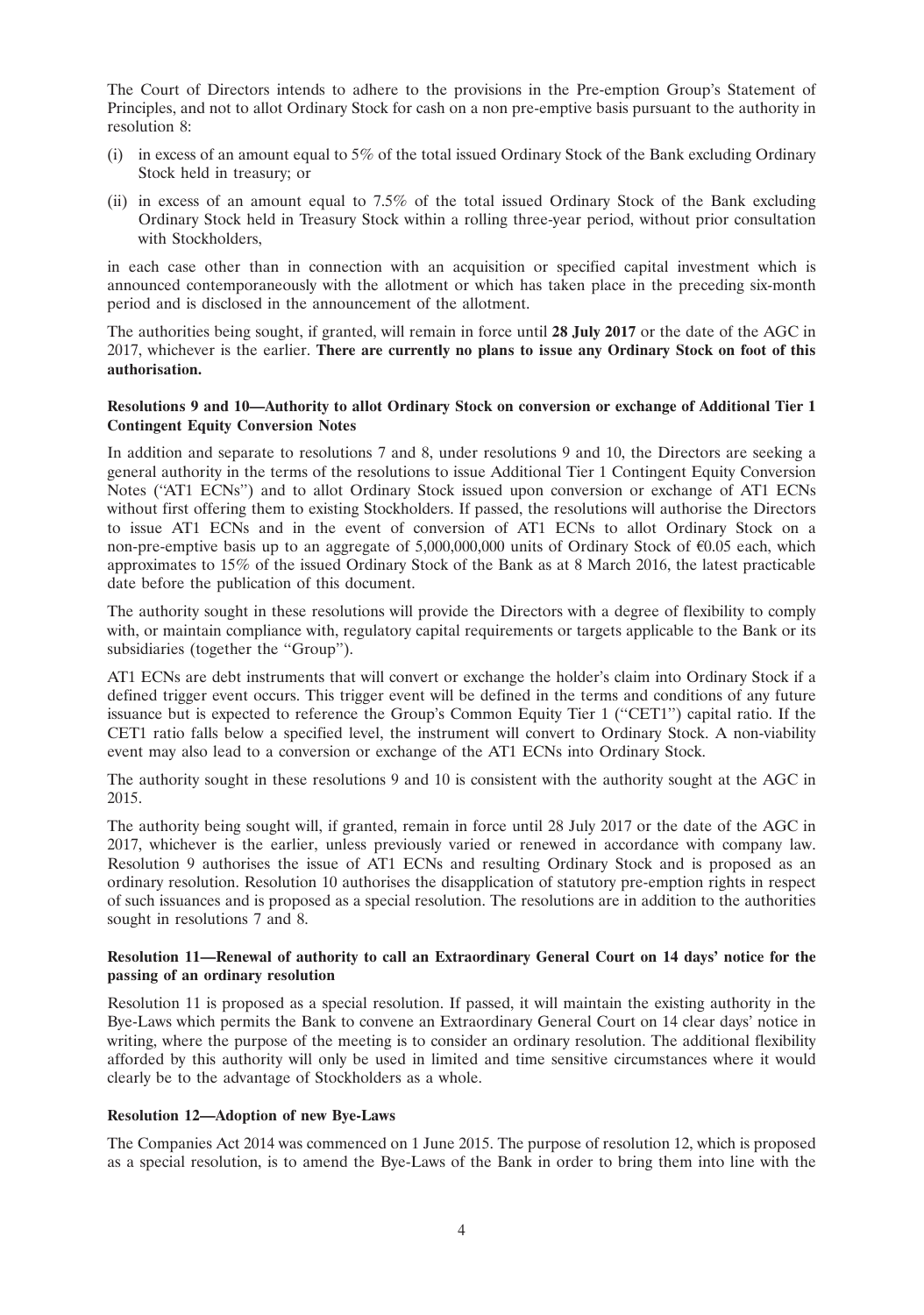provisions of the Companies Act 2014 applicable to the Bank, together with a number of tidy-up changes. A summary of the proposed changes and the rationale for each of them is set out in Appendix 2 attached to this letter. A copy of the Bye-Laws in the form amended by this resolution is available on the Bank's website www.bankofireland.com/investor and will also be available for inspection at the registered office of the Bank during business hours on any business day from the date of the notice of AGC up to and including the date of the AGC as well as being available at the AGC on 28 April 2016.

#### **Recommendation**

The Directors believe that the above resolutions proposed to the AGC are in the best interests of the Bank and its Stockholders as a whole and accordingly recommend that you vote in favour of them, as they intend to do in respect of their own beneficial holdings amounting to 1,503,874 units of Ordinary Stock.

#### **Action to be taken**

You will find a Form of Proxy accompanying this document for use in connection with the AGC. The Form of Proxy (together with any power of attorney or other authority under which it is executed, or a notarially certified copy thereof) should be completed and returned as soon as possible to the Registrar, Computershare Investor Services (Ireland) Limited, P.O. Box 954, Heron House, Corrig Road, Sandyford Industrial Estate, Dublin 18, Ireland, or by submitting your proxy details electronically at **www.eproxyappointment.com** and in any event, in order to be valid, so as to arrive not later than 11.00 a.m. on Tuesday, 26 April 2016. Stockholders voting electronically will need their 5-digit PIN Number, Stockholder Reference Number and the Control Number, which are all printed on the enclosed Form of Proxy. The appointment of a proxy will not preclude a Stockholder from attending and voting in person at the AGC.

If you would like to submit a question in advance of the AGC, please send it by email to **agcquestions@boi.com** or send it in writing with your Form of Proxy to the Registrar by no later than four business days in advance of the AGC. I will respond to questions raised at the meeting when the item of business to which they relate is under consideration by the meeting. Any other questions submitted that are not related to the business of the meeting will be responded to subsequently by an appropriate executive.

Finally, in the interests of protecting the environment and promoting efficiency in Bank of Ireland, I would ask you to consider electing, through our Registrar at **www.computershare.com/ie/ecomms**, to receive your Stockholder documentation on-line as soon as it is published on our website. As well as being speedier and less bulky, you can access some or all of the information at your convenience.

Stockholders who have consented or have been deemed to consent to receive the Annual Report and other Stockholder communications electronically will receive notice of General Courts electronically.

**If you wish to attend the AGC, please detach your Attendance Card from your Form of Proxy and bring it with you to the meeting.**

Yours faithfully,

A.G. Kane

**Archie G Kane** Governor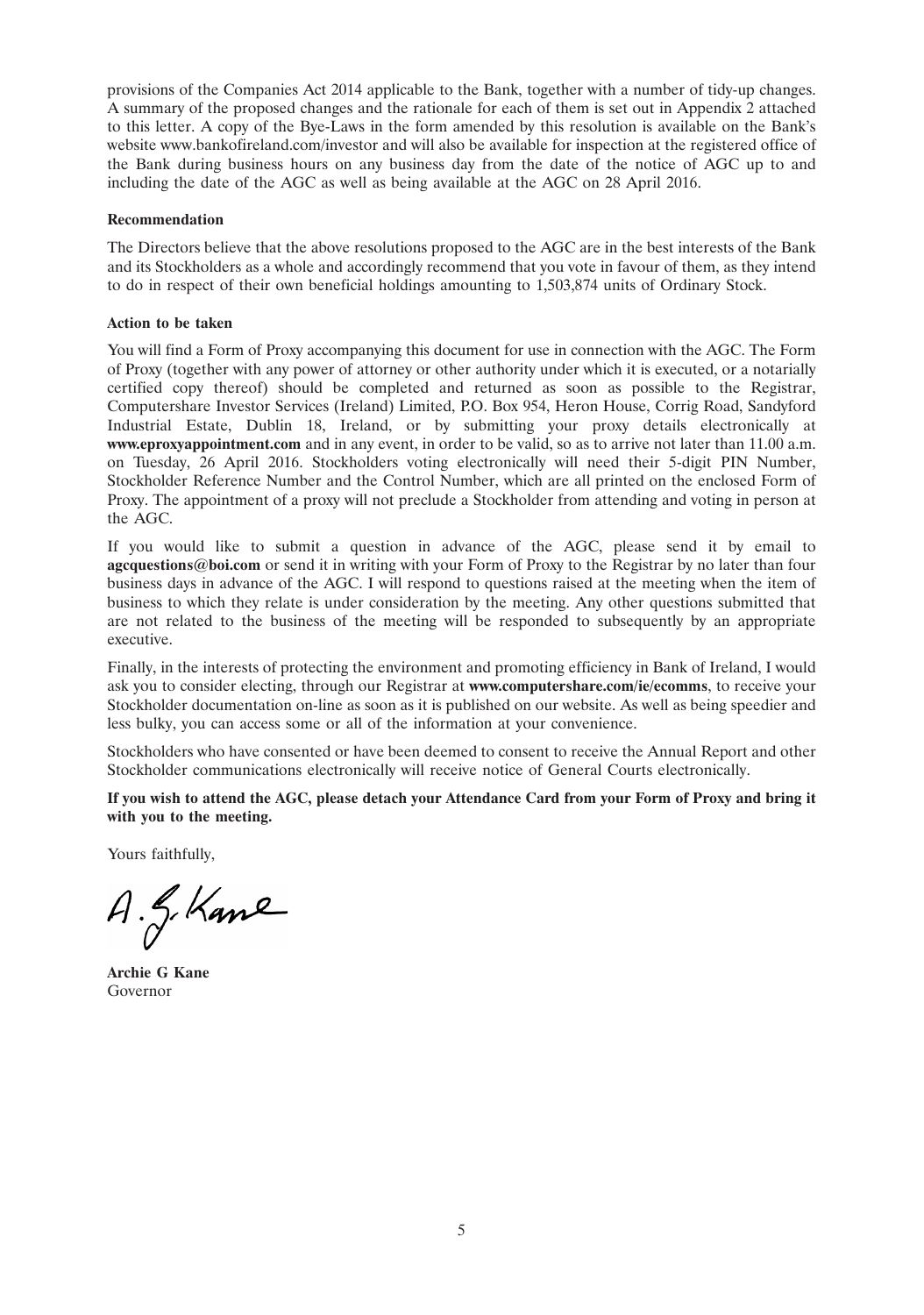#### **NOTICE OF THE ANNUAL GENERAL COURT**

**NOTICE IS HEREBY GIVEN that the Annual General Court (''AGC'') of The Governor and Company of the Bank of Ireland (the ''Bank'') will be held on Thursday, 28 April 2016, at 11.00 a.m. in the O'Reilly Hall, UCD, Belfield, Dublin 4 for the following purposes:**

#### **ORDINARY BUSINESS**

- 1. To consider the Report of the Directors, the Auditors' Report and the Accounts for the year ended 31 December 2015.
- 2. To consider the Report on Directors' Remuneration for the year ended 31 December 2015.
- 3. (i) To elect Fiona Muldoon a Director of the Court.
	- (ii) To re-elect the following Directors, by separate resolutions:
		- (a) Kent Atkinson (f) Andrew Keating
		- (b) Richie Boucher (g) Patrick Kennedy
		-
		- (d) Patrick Haren
		- (e) Archie G Kane (j) Patrick Mulvihill
- 
- - (c) Pat Butler (h) Davida Marston<br>
	(d) Patrick Haren (i) Brad Martin
		-
		-
- 4. To authorise the Directors to fix the remuneration of the Auditors.

#### **SPECIAL BUSINESS**

- 5. To consider and, if thought fit, pass the following resolution as a special resolution:
	- ''THAT
	- (a) subject to resolution 12 set out in the Notice of this AGC being duly passed, the Bank and/or any subsidiary (as such expression is defined by section 7 of the Companies Act 2014) of the Bank be generally authorised to make market purchases (as defined by section 1072 of the Companies Act 2014) of units of Ordinary Stock of the Bank having a nominal value of  $\epsilon$ 0.05 each on such terms and conditions and in such manner as the Directors or, as the case may be, the directors of such subsidiary, may from time to time determine but subject, however, to the provisions of the Companies Act 2014 and to the following restrictions and provisions:
		- (i) the maximum number of units of Ordinary Stock authorised to be acquired pursuant to the terms of this resolution shall, subject to the proviso hereinafter set out, not exceed 3,200,000,000 units of Ordinary Stock;
		- (ii) the minimum price which may be paid for any units of Ordinary Stock to be purchased shall be the nominal value thereof;
		- (iii) the maximum price (excluding expenses) which may be paid for any such units of Ordinary Stock to be purchased shall be the higher of:
			- (A) 5% above the average of the closing quotation prices of such units of Ordinary Stock as published in the Irish Stock Exchange Daily Official List (or any successor publication thereto) for the five business days immediately preceding the day of purchase, and, in respect of any business day on which there shall be no dealing in such units of Ordinary Stock on the Irish Stock Exchange, the price which is equal to the midpoint between the high and low market guide prices in respect of such units of Ordinary Stock for that business day, or if there shall be only one such market guide price so published, the market guide price so published; such prices shall be as published in the Irish Stock Exchange Daily Official List (or any successor publication thereto);
			- (B) the amount stipulated by Article 5(1) of the Market Abuse (Buyback and Stabilisation) Regulation 2003 and any corresponding provision of any replacement legislation, being the value of a unit of Ordinary Stock calculated on the basis of the higher of the price quoted for:
				- (i) the last independent trade of; and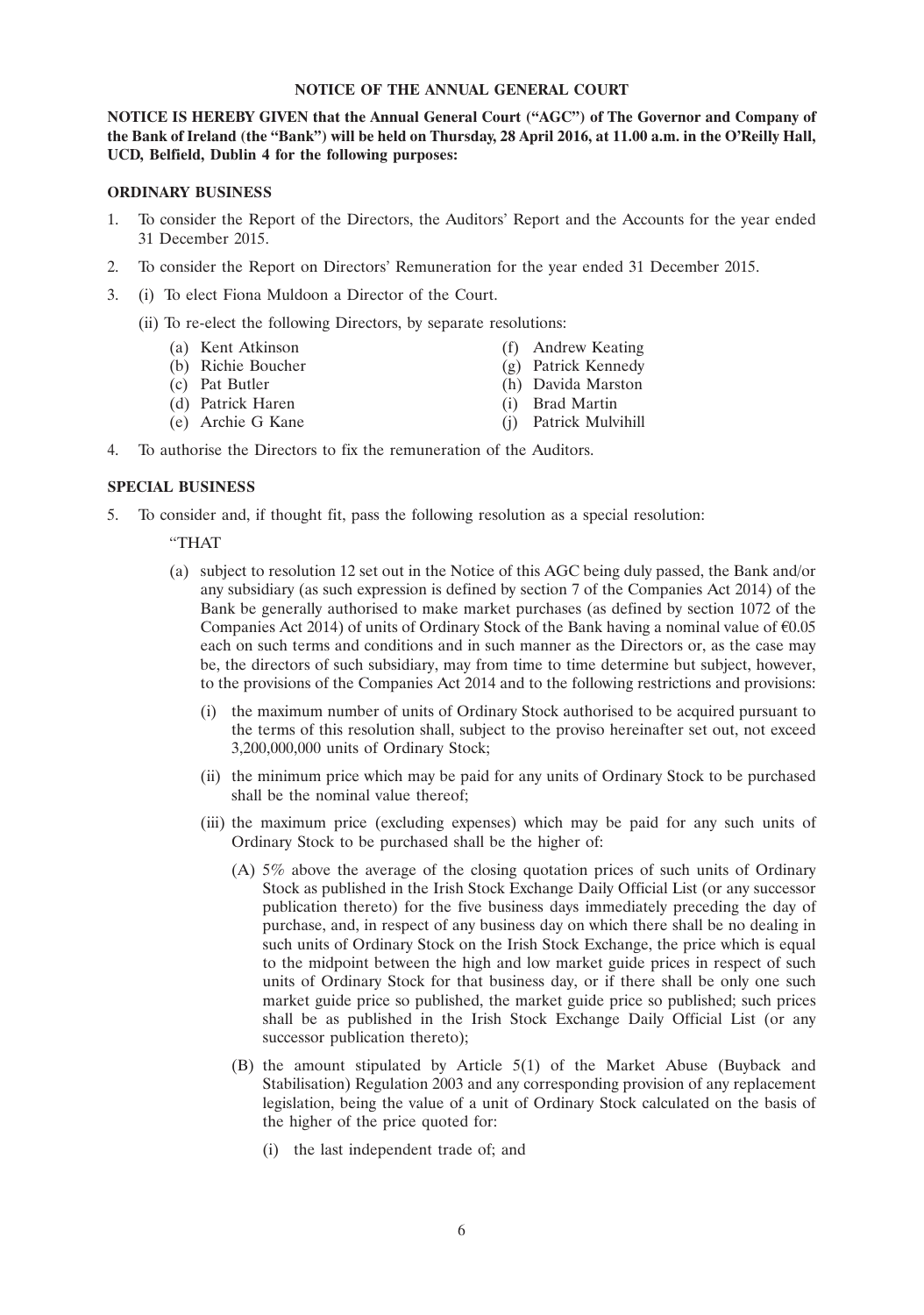(ii) the highest current independent bid or offer for any number of Ordinary Stock on the trading venue where the purchase pursuant to the authority conferred by this resolution will be carried out.

If the means of providing the foregoing information as to dealings and prices by reference to which the maximum price is to be determined is altered or is replaced by some other means, then a maximum price shall be determined on the basis of the equivalent information published by the relevant authority in relation to dealings on the Irish Stock Exchange or its equivalent.

This resolution shall take effect and the authorities hereby conferred shall be effective immediately and shall expire at the close of business on the earlier of the date of the next Annual General Court of the Bank after the passing of this resolution or **28 July 2017** unless previously varied, revoked or renewed in accordance with the provisions of section 1074 of the Companies Act 2014. The Bank or any such subsidiary may before such expiry enter into a contract for the purchase of units of Ordinary Stock which would or might be wholly or partly executed after such expiry and may complete any such contract as if the authorities conferred hereby had not expired.''

6. To consider and, if thought fit, pass the following resolution as a special resolution:

''THAT, for the purposes of section 109 and/or 1078 of the Companies Act 2014, to the extent applicable to the Bank, the re-allotment price range at which any units of Treasury Stock for the time being held by the Bank may be re-allotted (including by way of re-allotment off-market) shall be determined in accordance with Bye-Law 41 of the Bye-Laws of the Bank.

This resolution shall take effect and the authority hereby conferred shall be effective immediately and shall expire at the close of business on **28 October 2017** or on the date of the Annual General Court of the Bank in 2017, whichever is the earlier, unless previously varied or renewed in accordance with the provisions of section 109 and 1078 of the Companies Act 2014 (as applicable) and is without prejudice or limitation to any other authority of the Bank to re-allot Treasury Stock on-market.''

7. To consider and, if thought fit, pass the following resolution as an ordinary resolution:

''THAT the Directors be and are hereby generally and unconditionally authorised to exercise all the powers of the Bank to issue and allot relevant securities (within the meaning of section 1021 of the Companies Act 2014) and Treasury Stock (within the meaning of section 1078 of the Companies Act 2014) of the Bank up to an aggregate of:

- (i) 10,600,000,000 units of Ordinary Stock of  $\epsilon$ 0.05 each; and
- (ii) a further 10,600,000,000 units of Ordinary Stock of  $\epsilon$ 0.05 provided that (i) they are equity securities (within the meaning of section 1023(1) of the Companies Act 2014) and (ii) they are offered by way of a rights issue to holders of Ordinary Stock on the register of stockholders at such record dates as the Directors may determine where the equity securities respectively attributable to the interests of the ordinary stockholders are proportionate (as nearly as may be practicable) to the respective numbers of units of Ordinary Stock held by them on any such record dates, but subject to such exclusions or other arrangements as the Directors may deem necessary or expedient to deal with legal or practical problems in respect of overseas stockholders, fractional entitlements or otherwise (a "Rights Issue");

provided that this authority shall expire at the close of business on the date of the Annual General Court of the Bank to be held in 2017 or on **28 July 2017**, whichever is earlier, save that the Bank may before such expiry make an offer or agreement which would or might require relevant securities to be issued and allotted after such expiry, and the Directors may allot relevant securities in pursuance of such offer or agreement as if the power conferred hereby had not expired.''

8. To consider and, if thought fit, pass the following resolution as a special resolution:

''THAT the Directors be and are hereby generally empowered to issue and allot equity securities (within the meaning of section 1023(1) of the Companies Act 2014) for cash and Treasury Stock (within the meaning of section 1078 of the Companies Act 2014) pursuant to the authority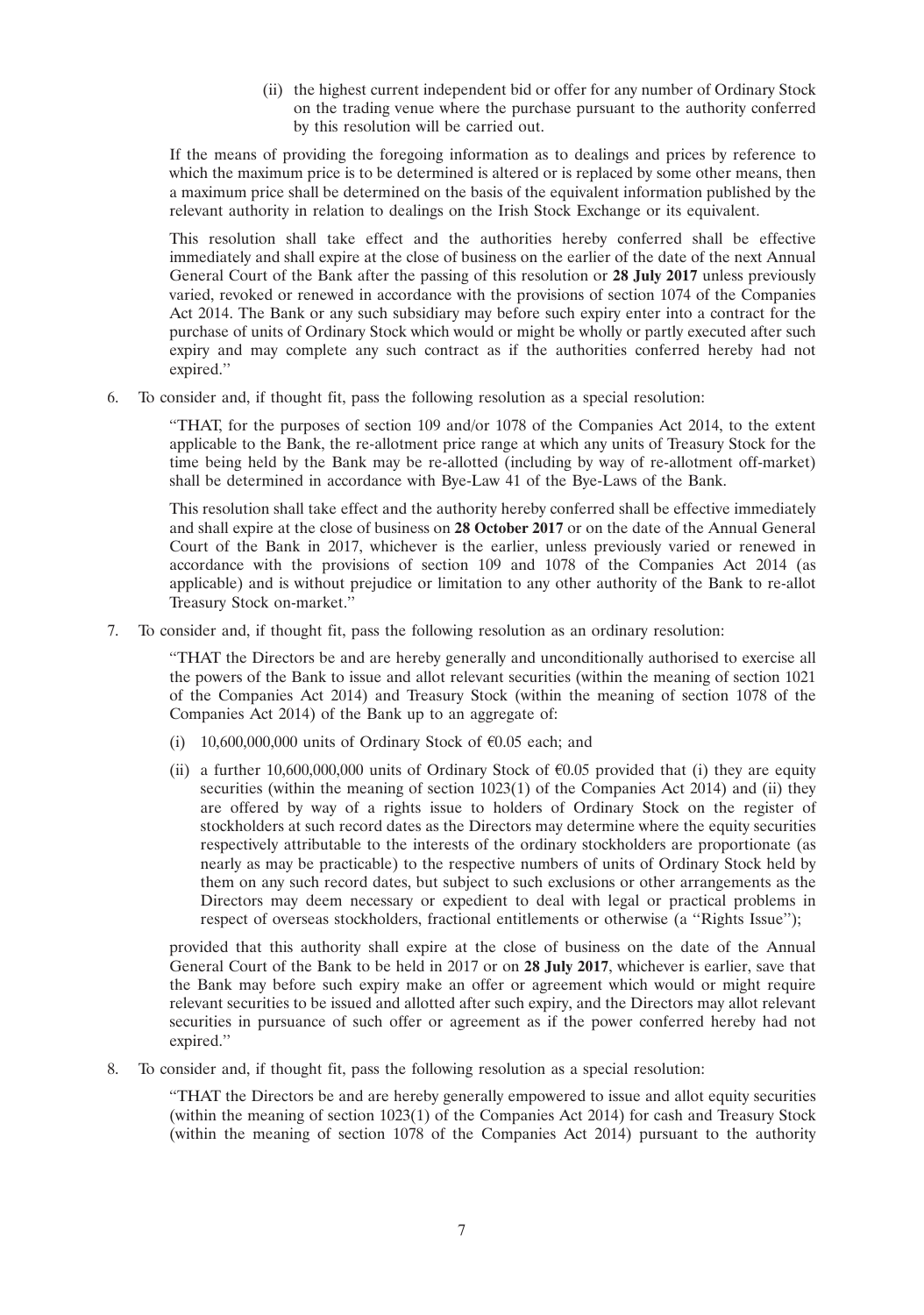conferred on the Directors by resolution 7 as if section 1022(1) of the Companies Act 2014 did not apply provided that this power shall be limited to the issue and allotment of:

- (i) the aggregate number of units of Ordinary Stock of  $\epsilon 0.05$  authorised to be issued pursuant to a Rights Issue (as defined in paragraph (ii) of resolution 7) pursuant to paragraphs (i) and (ii) of resolution 7; and
- (ii) 3,200,000,000 units of Ordinary Stock of  $\epsilon$ 0.05 each (otherwise than pursuant to paragraph (i) of this resolution 8);

provided that this authority shall expire at the close of business on the date of the Annual General Court of the Bank to be held in 2017 or **28 July 2017**, whichever is earlier, save that the Bank may before such expiry make an offer or agreement which would or might require such securities to be issued and allotted after such expiry and the Directors may allot such securities in pursuance of such offer or agreement as if the power conferred hereby had not expired.''

9. To consider and, if thought fit, pass the following resolution as an ordinary resolution:

''THAT in addition and separate to the authority granted by resolution 7, the Directors be and are hereby generally empowered pursuant to section 1021 of the Companies Act 2014 to issue, allot, grant options over or otherwise dispose of:

- (a) Additional Tier 1 contingent equity conversion notes that automatically convert into or are exchanged for Ordinary Stock in the Bank in prescribed circumstances (''AT1 ECNs'') where the Directors consider that such issuance of AT1 ECNs would be desirable in connection with, or for the purposes of, complying with or maintaining compliance with the regulatory capital requirements or targets applicable to the Bank and/or the Bank and its subsidiaries from time to time; and
- (b) Ordinary Stock pursuant to the conversion or exchange of AT1 ECNs, or to agree to do any of the foregoing acts;

PROVIDED THAT the power conferred by this resolution shall:

- (i) be limited to the issue, allotment, grant of options over or other disposal of Ordinary Stock up to a maximum aggregate nominal amount of 5,000,000,000 units of Ordinary Stock of  $60.05$  each and of AT1 ECNs convertible or exchangeable into Ordinary Stock up to such maximum aggregate nominal amount;
- (ii) expire on **28 July 2017** or at the close of business on the date of the Annual General Court of the Bank to be held in 2017, whichever is the earlier, but so that the Bank may make offers and enter into agreements before the authority expires which would or might require AT1 ECNs or Ordinary Stock to be issued or allotted or rights to subscribe for or to convert or exchange any security into Ordinary Stock to be granted after the authority expires and the Directors may allot stock or grant such rights under any such offer as if the authority had not expired.''
- 10. To consider and, if thought fit, pass the following resolution as a special resolution:

''THAT in addition and separate to the authority granted by resolution 8, the Directors be and are hereby generally empowered to issue, allot, grant options over or otherwise dispose of equity securities (within the meaning of section 1023(1) of the Companies Act 2014) or a right to subscribe for, or convert any securities into, Ordinary Stock, including AT1 ECNs (as defined in resolution 9) and any Ordinary Stock issued pursuant to the conversion or exchange of AT1 ECNs) of the Bank for cash pursuant to the authority conferred on the Directors by resolution 9 above as if section 1022(1) of the Companies Act 2014 did not apply up to a maximum aggregate amount provided for in paragraph  $(b)(i)$  of resolution 9, provided that this authority shall expire at the close of business on the date of the Annual General Court of the Bank to be held in 2017 or **28 July 2017**, whichever is earlier, but so that the Bank may make offers and enter into agreements before the authority expires which would or might require AT1 ECNs or Ordinary Stock to be issued or allotted or rights to subscribe or convert or exchange any security into Ordinary Stock to be granted after the authority expires and the Directors may allot stock or grant such rights under any such offer as if the authority had not expired.''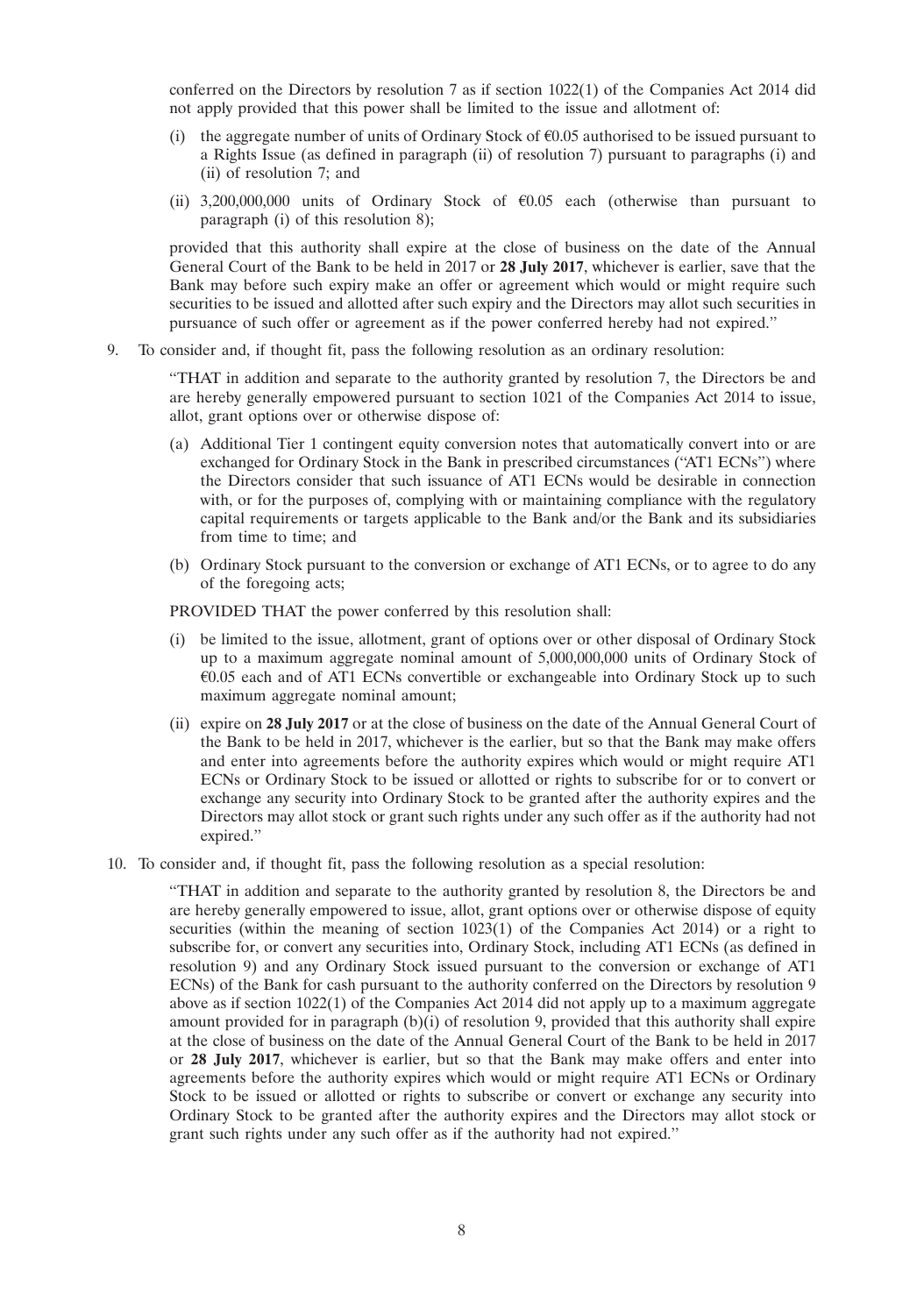11. To consider and, if thought fit, pass the following resolution as a special resolution:

''THAT an Extraordinary General Court (other than an Extraordinary General Court called for the passing of a special resolution) may be called by not less than 14 clear days' notice in writing in accordance with Bye-Law 47 (b).''

12. To consider and, if thought fit, pass the following as a special resolution:

''THAT, the Bye-Laws of the Bank which have been signed by the Secretary for identification purposes and which have been available for inspection at the registered office of the Bank since the date of the Notice of this AGC be and are hereby adopted as the new Bye-Laws of the Bank in substitution for and to the exclusion of the existing Bye-Laws of the Bank.''

**By Order Helen Nolan Group Secretary Bank of Ireland 40 Mespil Road**

**14 March 2016**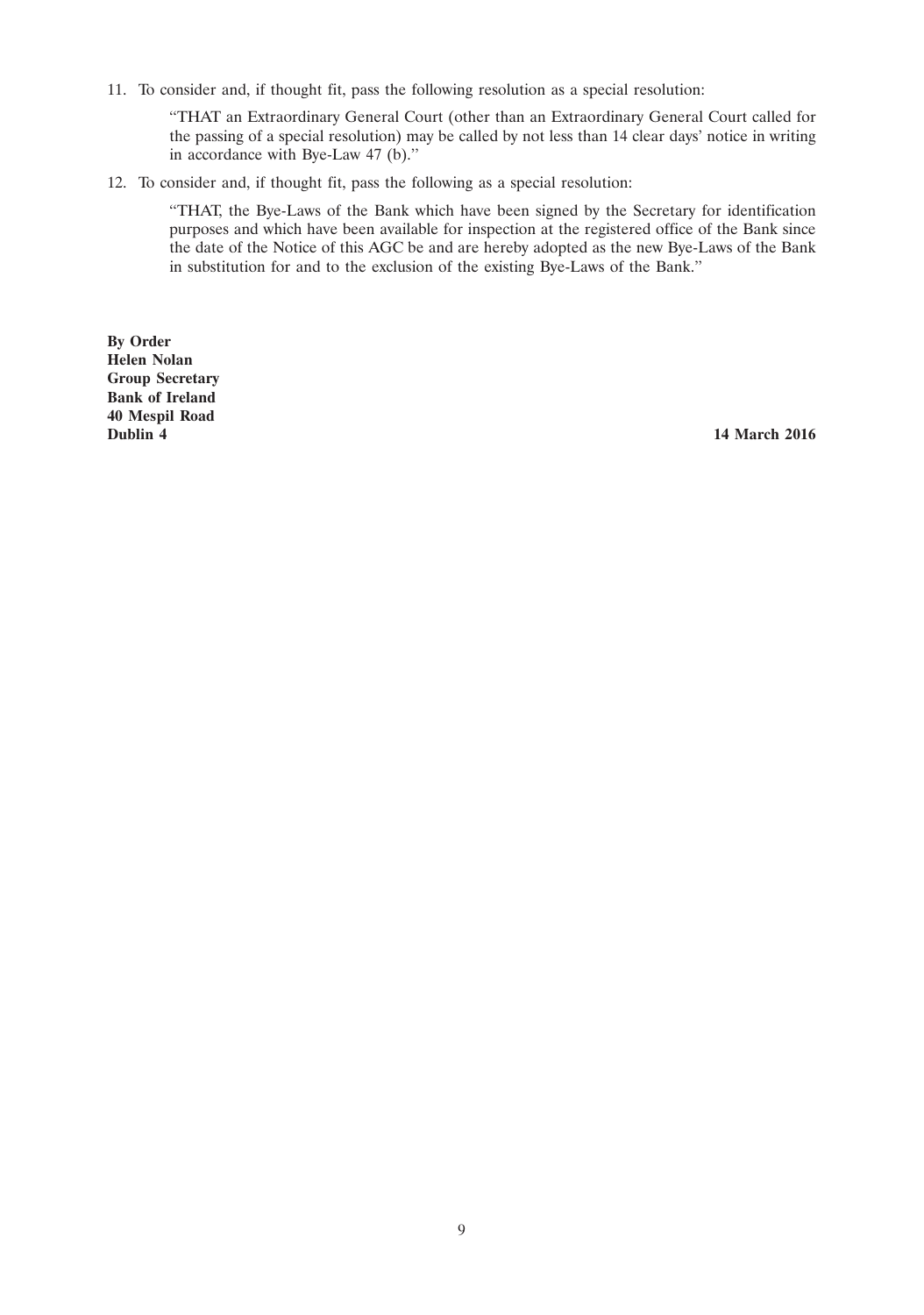# **Notes**

# **Entitlement to attend and vote**

- 1. Only those Stockholders who are holders of fully paid units of capital stock of the Bank and are registered on the Bank's register of members at:
	- 6 p.m. on 26 April 2016 (being the record date specified by the Bank for eligibility for voting); or
	- if the AGC is adjourned, at 6 p.m. on the day two days prior to the adjourned AGC

shall be entitled to participate and vote at the AGC.

# **Website giving information regarding the Annual General Court**

2. This AGC notice, details of the total number of stock and voting rights at the date of giving this notice, the documents to be submitted to the meeting, copies of any draft resolutions and copies of the forms to be used to vote by proxy are available on the Bank's website at: *www.bankofireland.com/ investor*.

# **Attending in person**

3. The AGC will be held at 11.00 a.m. If you wish to attend the AGC in person, you are recommended to attend at least 15 minutes before the time appointed for holding of the AGC to allow time for registration. Please bring the Attendance Card attached to your Form of Proxy and present it at the Stockholder registration desk before the commencement of the AGC.

# **Electronic Participation**

4. Stockholders can appoint a proxy and give voting instructions electronically by logging on to the website of the Bank's Registrar, Computershare Investor Services (Ireland) Limited: *www.eproxyappointment.com* Stockholders will need their 5-digit PIN Number, Stockholder Reference Number and Control Number, which you will receive on your Form of Proxy or via email if you have elected to receive Stockholder communications electronically.

#### **Voting by Corporate Representatives**

5. Any corporation sole or body corporate which is a member of the Bank may, by a document executed by or on behalf of such corporation sole or resolution of its Directors or other governing body of such body corporate, authorise such individual as it thinks fit to act as its representative at any General Court of the Bank.

Any individual so authorised shall not be entitled to appoint a proxy but shall otherwise be entitled to exercise the same powers on behalf of the corporation sole or body corporate which they represent as that representative could exercise if they were an individual member of the Bank present in person.

## **Appointment of proxies**

- 6. A Stockholder who is entitled to attend, speak, ask questions and vote at the AGC is entitled to appoint a proxy to attend, speak, ask questions and vote instead of him. A Stockholder may appoint more than one proxy to attend, speak, ask questions and vote at the AGC in respect of stock held in different securities accounts. A Stockholder acting as an intermediary on behalf of one or more clients may grant a proxy to each of its clients or their nominees provided each proxy is appointed to exercise rights attached to different stock held by that Stockholder. A proxy need not be a Stockholder of the Bank. If you wish to appoint more than one proxy then please contact the Bank's Registrar, Computershare Investor Services (Ireland) Limited, on +353 1 247 5414 or via electronic means by sending an email to the Registrar at *clientservices@computershare.ie*
- 7. A Form of Proxy for use by Stockholders is enclosed with this Notice of AGC (or is otherwise being delivered to Stockholders). Completion of a Form of Proxy (or submission of proxy instructions electronically) will not prevent a Stockholder from attending the AGC and voting in person should they wish to do so.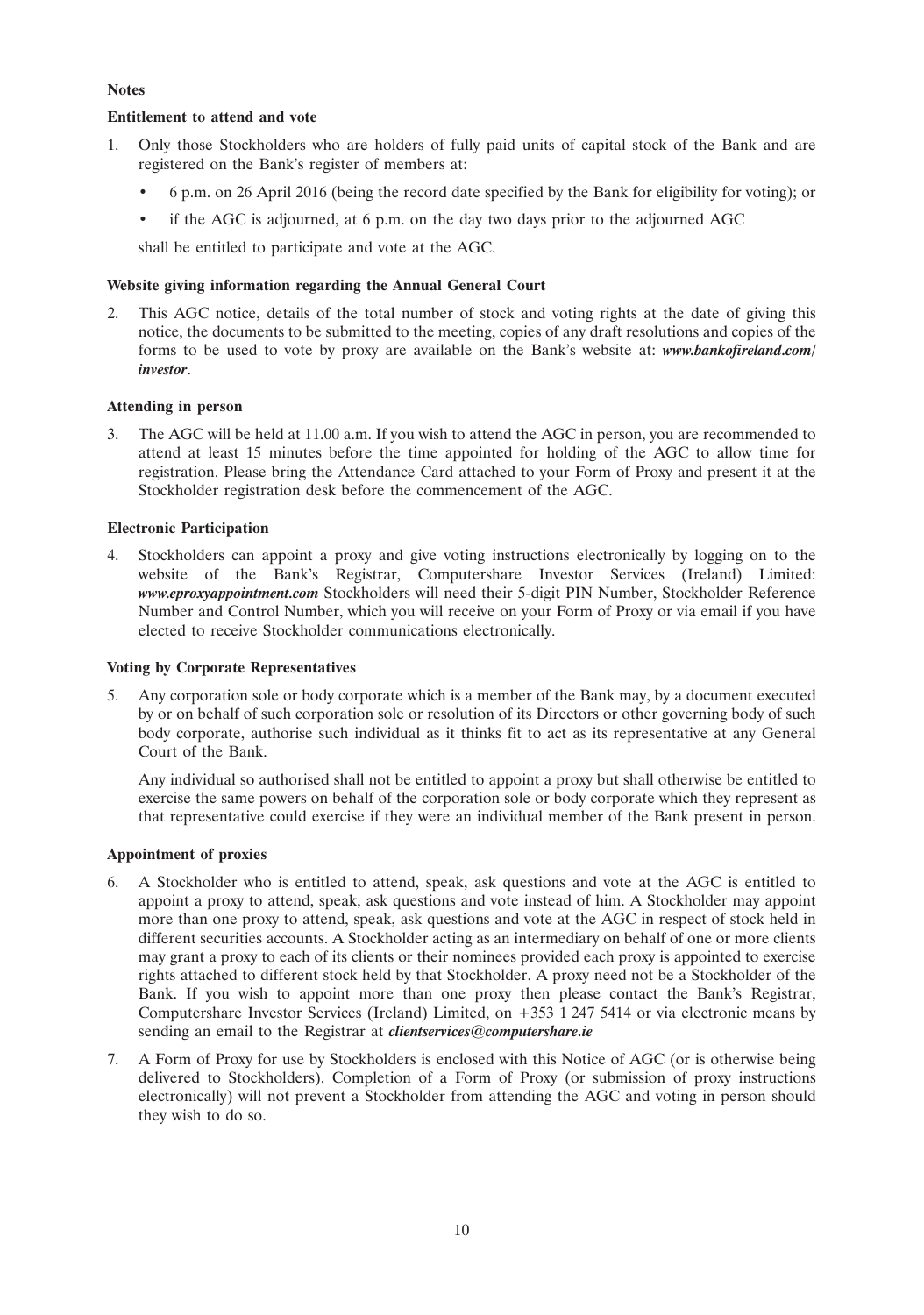8. In the case of joint holders, the vote of the senior who tenders a vote, whether in person or by proxy, will be accepted to the exclusion of the votes of the other registered holder(s) and, for this purpose, seniority will be determined by the order in which the names appear on the register of members.

#### **Completion of a Form of Proxy**

9. To be valid, a Form of Proxy and any power or other authority under which it is executed (or a duly certified copy of any such power or authority) must be lodged with the Bank's Registrar, Computershare Investor Services (Ireland) Limited, P.O. Box 954, Heron House, Corrig Road, Sandyford Industrial Estate, Dublin 18, Ireland not later than 48 hours before the AGC or adjourned AGC or (in the case of a poll taken otherwise than at or on the same day as the AGC or adjourned AGC) at least 48 hours before the time appointed for the taking of a poll.

#### **Appointment of a proxy by a CREST Member**

- 10. CREST Members who wish to appoint a proxy or proxies by utilising the CREST electronic proxy appointment service may do so for the AGC and any adjournment(s) thereof by following the procedures laid down in the CREST Manual. CREST Personal Members or other CREST Sponsored Members, and those CREST Members who have appointed a voting service provider(s) should refer to their CREST Sponsor or voting service provider(s), who will be able to take appropriate action on their behalf.
- 11. In order for a proxy appointment or instruction made by means of CREST to be valid, the appropriate CREST message (a ''CREST Proxy Instruction'') must be properly authenticated in accordance with EUI's (Euroclear UK and Ireland) specifications and must contain the information required for such instructions, as described in the CREST Manual. The message (whether it constitutes the appointment of a proxy or an amendment to the instruction given to a previously appointed proxy) must be transmitted so as to be received by the Bank's Registrar, Computershare Investor Services (Ireland) Limited, (ID Number 3RA50) by the latest time(s) for receipt of proxy appointments specified in this Notice of AGC or adjourned AGC. For this purpose, the time of receipt will be taken to be the time (as determined by the time stamp applied to the message by the CREST Applications Host) from which Computershare Investor Services (Ireland) Limited is able to retrieve the message by enquiry to CREST in the manner prescribed by CREST.
- 12. CREST Members and, where applicable, their CREST Sponsors or voting service provider(s) should note that EUI does not make available special procedures in CREST for any particular messages. Normal system timings and limitations will therefore apply in relation to the input of CREST Proxy Instructions. It is the responsibility of the CREST Member concerned to take (or, if the CREST Member is a CREST Personal Member or Sponsored Member or has appointed a voting service provider(s), to procure that his CREST Sponsor or voting service provider(s) take(s)) such action as shall be necessary to ensure that a message is transmitted by means of the CREST system by any particular time. In this connection, CREST Members and, where applicable, their CREST Sponsors or voting service provider(s) are referred, in particular, to those sections of the CREST Manual concerning practical limitations of the CREST system and timings. The Bank may treat as invalid a CREST Proxy Instruction in the circumstances set out in Regulation  $35(5)(a)$  of the Companies Act 1990 (Uncertificated Securities) Regulations, 1996.

#### **Questions at the Annual General Court**

- 13. The Bank will (subject to any reasonable measures the Bank may take to identify Stockholders) answer any question you ask relating to the business being dealt with at the AGC unless:
	- (i) answering the question would interfere unduly with the preparation for the AGC or the confidentiality and business interests of the Bank; or
	- (ii) the answer has already been given on the Bank's website in a question and answer format; or
	- (iii) it appears to the Chairman of the AGC that it is undesirable in the interests of the good order of the meeting that the question be answered.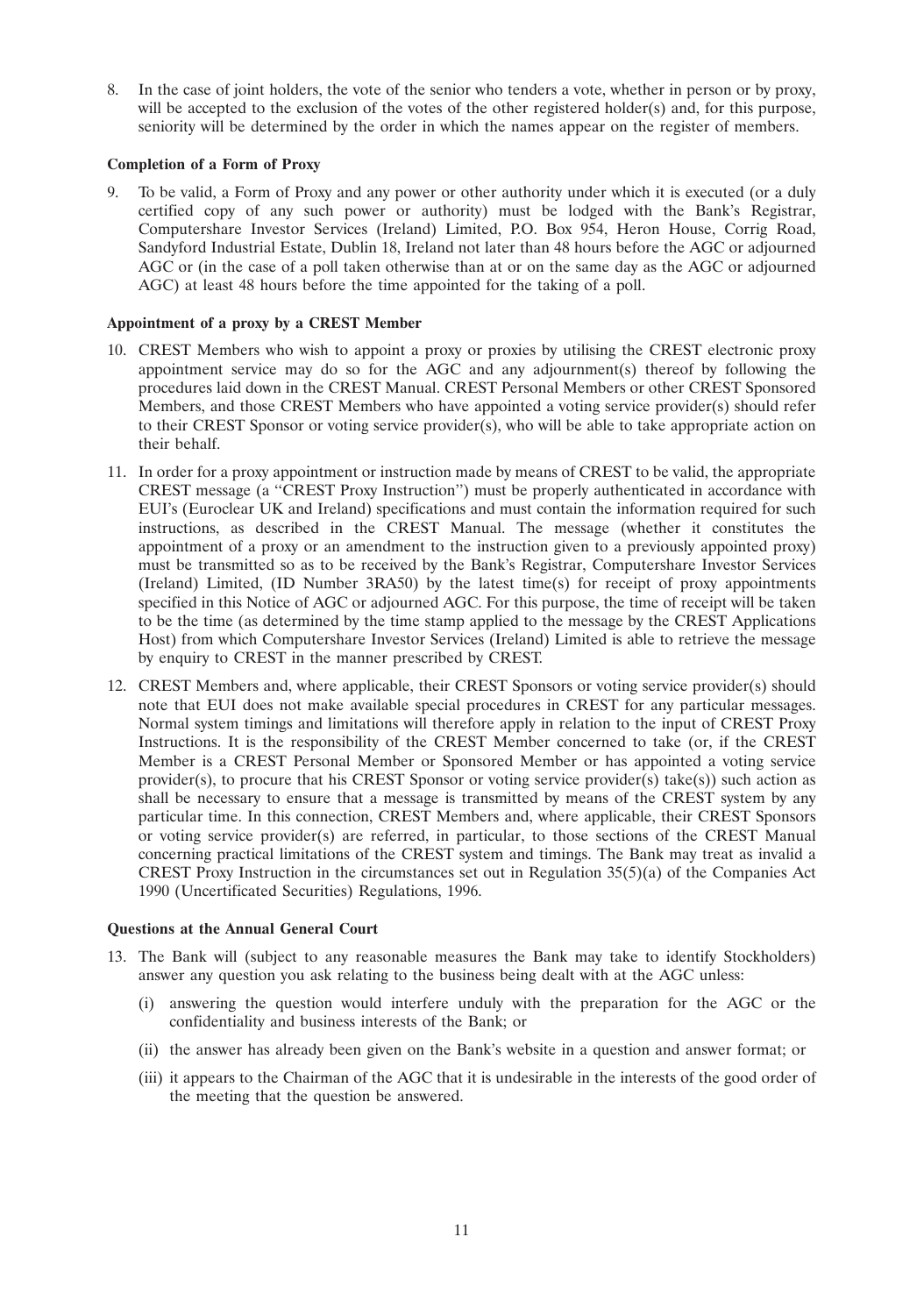#### **Submission of questions**

14. If you wish to submit a question in advance of the AGC, please send your question(s) in writing by email to **agcquestions@boi.com** or send it in writing with your Form of Proxy to the Registrar by no later than four business days in advance of the AGC.

#### **Stockholders' right to table draft resolutions**

- 15. Stockholders holding 3% or more of the units of Ordinary Stock may table a draft resolution for an item on the agenda. In order to exercise this right, the full text of the draft resolution and the agenda item to which it relates (or, if supporting a draft resolution tabled by another Stockholder, clearly identifying the draft resolution and agenda item which is being supported) must be received by the Secretary at Bank of Ireland, 40 Mespil Road, Dublin 4 or by email to **agcquestions@boi.com** no later than 42 days in advance of the AGC. Furthermore, Stockholders are reminded that there are provisions in company law which impose other conditions on the right of Stockholders to propose resolutions at any General Court of the Bank.
- 16. Stockholders holding 3% or more of the units of Ordinary Stock may put an item on the agenda of the AGC. In order to exercise this right, written details of the item the Stockholders wish to have included in the AGC agenda together with a written explanation as to why the item is to be included in the agenda or a draft resolution to be adopted at the AGC must be received by the Secretary no later than 42 days in advance of the AGC.

#### **Voting on a Poll**

17. Where a poll is taken at the AGC, a Stockholder, present in person or by proxy, holding more than one unit of stock need not use all his/her votes or cast his/her votes in the same way.

#### **Outstanding Stock Options**

18. The outstanding stock options issued by the Bank lapsed on 5 January 2016.

#### **Preference Stockholders**

19. Holders of the Sterling Preference Stock and euro Preference Stock, although entitled to receive copies of the Annual Report and Notice of any General Court, are not entitled to attend and vote at this meeting in respect of their holding of such stock.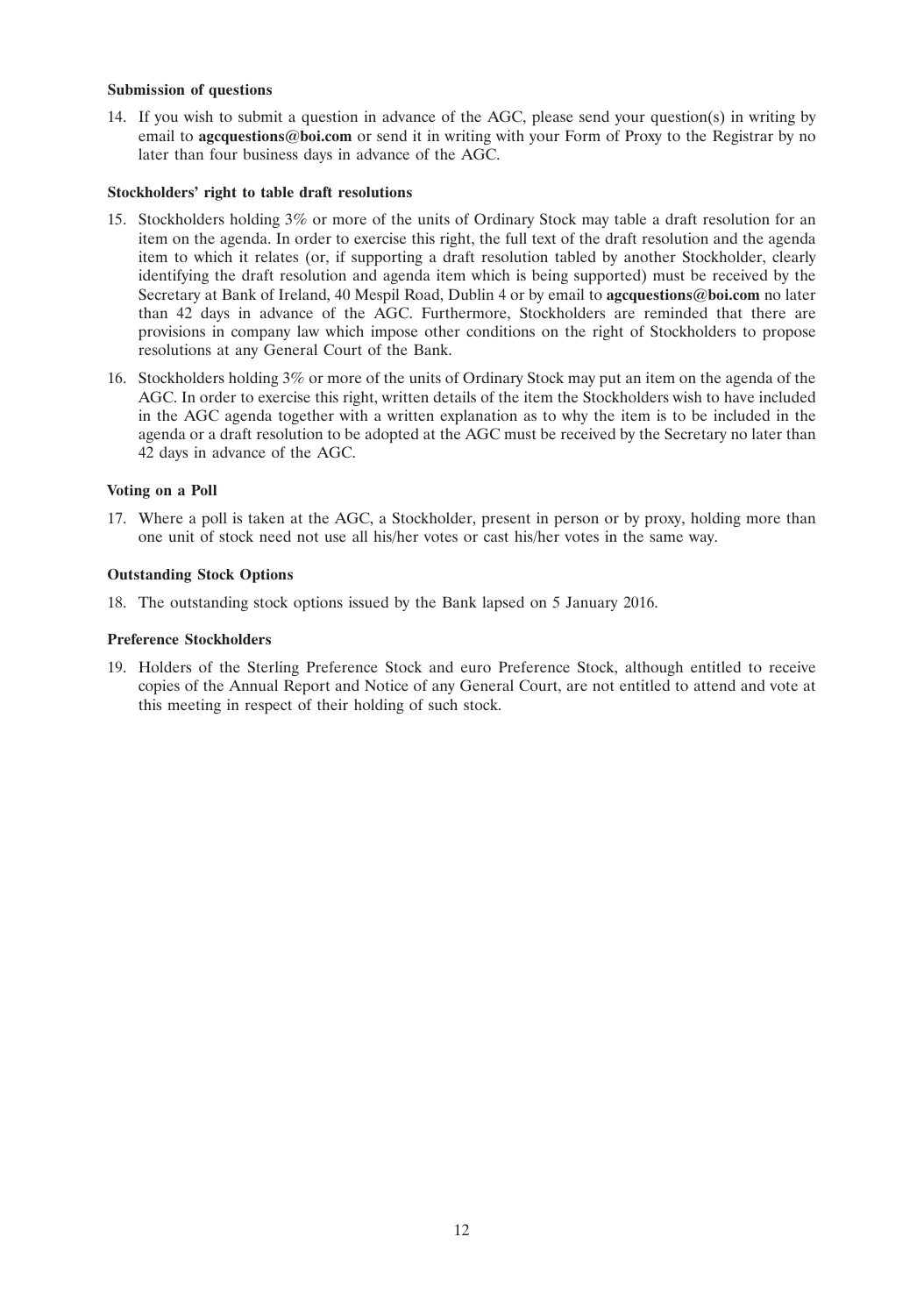## **Appendix 1**

# **DIRECTORS**

# **Archie G Kane (63) Governor**

Archie retired from Lloyds Banking Group plc in May 2011, where he was Group Executive Director - Insurance and Scotland. Prior to that, he held a number of senior and general management positions with Lloyds Banking Group plc and TSB Bank plc. He was Chairman of the Association of British Insurers and Chairman of the Association of Payments and Clearing Services. He is a former member of the UK Takeover Panel, the Financial Services Global Competitiveness Group, the Insurance Industry Working Group, HM Treasury Financial Services Committee and the Financial Services Advisory Board - Government of Scotland. He is a member of TheCityUK Advisory Council.

Archie has extensive experience of the financial services industry, having spent more than twenty five years in various senior commercial, strategic and operational roles in Lloyds Banking Group plc and TSB Bank plc. He is a member of the Institute of Chartered Accountants Scotland (ICAS).

**Term of Office:** Appointed to the Court in June 2012. Appointed Governor on 29 June 2012 (3.5 years). **Independent:** On appointment.

**External Appointments:** Trustee of the Stratford Literary Festival.

**Committee Membership:** Chairman of the Group Nomination and Governance Committee and member of the Group Remuneration Committee from June 2012 (3.5 years).

# **Kent Atkinson (70) Non Executive Director**

Kent was Group Finance Director of Lloyds TSB Group between 1994 and 2002. Prior to that, he held a number of senior executive appointments in Retail Banking with Lloyds, including Regional Executive Director for their South East region, and worked for twenty two years in South America and the Middle East with the Group.

In addition to his extensive commercial and financial executive experience in the financial services industry, Kent has significant experience as a Non-executive Director across a range of international companies. He currently serves as Senior Independent Director and Chairman of the Audit Committee of UK Asset Resolution Limited (which includes Bradford & Bingley plc and NRAM plc). Previous board appointments include Coca-Cola HBC AG, Cookson Group plc, Gemalto N.V., Standard Life plc, Telent plc (formerly Marconi plc) and Millicom International Cellular S.A.

Kent has significant experience in governance, risk management and financial oversight, including in the capacity of Senior Independent Director, Chair of Audit Committee of a number of entities, and as a member of Risk, Strategy and M&A, Remuneration and Nomination Committees.

**Term of Office:** Appointed to the Court in January 2012 (4 years).

#### **Independent:** Yes.

**External Appointments:** Member of the Board of UK Asset Resolution Limited (which includes Bradford & Bingley plc and NRAM plc), where he is the Senior Independent Director, Chairman of the Audit Committee and a member of the Risk Committee.

**Committee Membership:** Member of the Group Audit Committee since January 2012 (4 years) and Chairman since April 2012. Member of the Court Risk Committee since January 2012 (4 years).

# **Richie Boucher (57)**

# **Group Chief Executive Officer, Executive Director**

Richie was appointed Group Chief Executive Officer in 2009. He joined the Group as Chief Executive, Corporate Banking in December 2003 from Royal Bank of Scotland. He was appointed Chief Executive, Retail Financial Services Ireland in January 2006. He is a past President of the Institute of Banking in Ireland (2008) and of the Irish Banking Federation (2006).

Richie has over thirty years' experience in all aspects of financial services. He has held a number of key senior management roles within Bank of Ireland, Royal Bank of Scotland and Ulster Bank through which he has developed extensive leadership, strategy development, financial, people, operational and risk management skills. He is a Fellow of the Institute of Banking.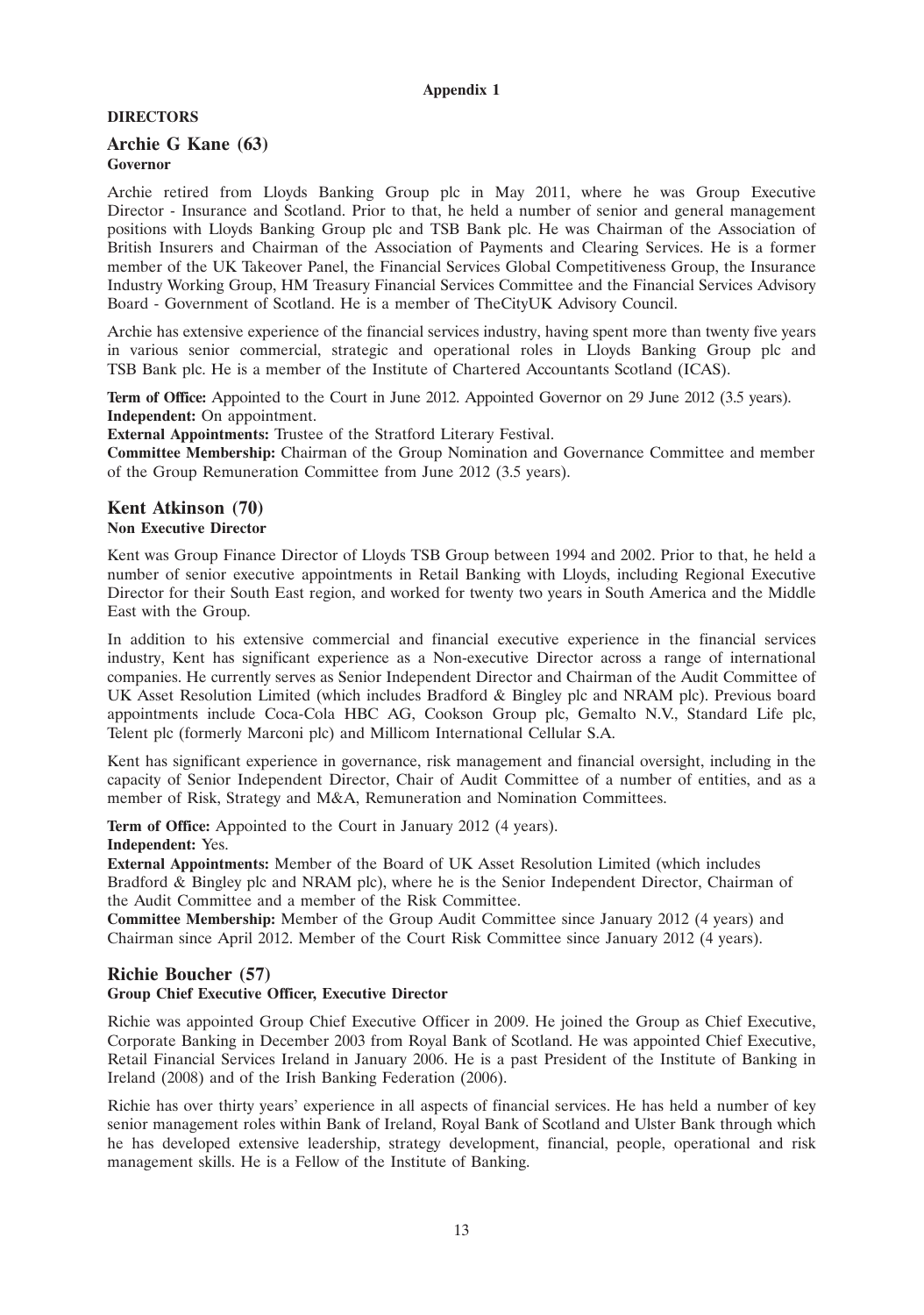**Term of Office:** Appointed to the Court in October 2006 (9.5 years) and appointed Group Chief Executive Officer in February 2009 (7 years). **Independent:** No. **External Appointments:** None. **Committee Membership:** None.

# **Pat Butler (55) Non Executive Director**

Pat is a partner of The Resolution Group, a financial services investment firm specialising in large scale restructuring. Prior to this he spent twenty five years with McKinsey & Co., where he was a senior Director and led the firm's UK Financial Services Practice and its EMEA Retail Banking Practice. At McKinsey & Co., he advised banks, insurance companies and asset managers in the UK, US, Australia, South Africa, Middle East and several European countries, as well as a range of companies outside financial services, on issues of strategy, operations, performance improvement and organisation.

Pat has considerable strategic experience in a broad range of industries with an international profile, and an in-depth strategic and operational knowledge of the European and International Banking sector in particular. He is a Fellow of Chartered Accountants Ireland.

**Term of Office:** Appointed to the Court in December 2011 (4 years). **Independent:** Yes.

**External Appointments:** Non-executive Director of British Business Bank Investments Ltd, the commercial arm of British Business Bank. Non-executive Director of Hikma Pharmaceuticals plc, where he is Chairman of the Audit Committee and a member of the Nomination and Compliance, Responsibility and Ethics Committees. Governor of the British Film Institute. Non-executive Director of The Resolution Foundation and Res Media Limited.

**Committee Membership:** Member of the Group Nomination and Governance Committee and member of the Court Risk Committee since December 2011 (4 years). Member of the Group Remuneration Committee since October 2013 (2.5 years).

# **Tom Considine (71)**

# **Non Executive Director**

Tom is a former Secretary General of the Department of Finance and a former member of the Advisory Committee of the National Treasury Management Agency. He was also formerly a board member of the Central Bank and Financial Services Authority of Ireland and a former member of the Council of the Economic & Social Research Institute.

Tom was nominated as a Director of the Bank by the Minister for Finance under the terms of the Credit Institutions (Financial Support) Act, 2008 and is not required to stand for election or regular re-election by stockholders. Apart from the information available in the public domain at the time of nomination, a description of the skills and expertise brought to the Board by this appointment was not provided by the Government. However, the Court notes the value and benefit gained from Tom's membership of the Court and its Committees through his judgement and quality of contribution.

Tom has extensive experience in the public service, including at the most senior level in the Department of Finance and representing Ireland at European Union level. He is a former President of the Institute of Public Administration. He has experience in finance at a strategic level, financial regulation, fiscal policy and risk management. As a former Secretary General of the Department of Finance and board member of the Central Bank and Financial Services Authority, he has broad experience of the wider macroeconomic environment and related policy issues. He is a Fellow of the Association of Chartered Certified Accountants.

**Term of Office:** Appointed to the Court in January 2009 (7 years). **Independent:** No. **External Appointments:** None. **Committee Membership:** Chairman of the Court Risk Committee since July 2009 (6.5 years) and

member of the Group Audit Committee since January 2009 (7 years).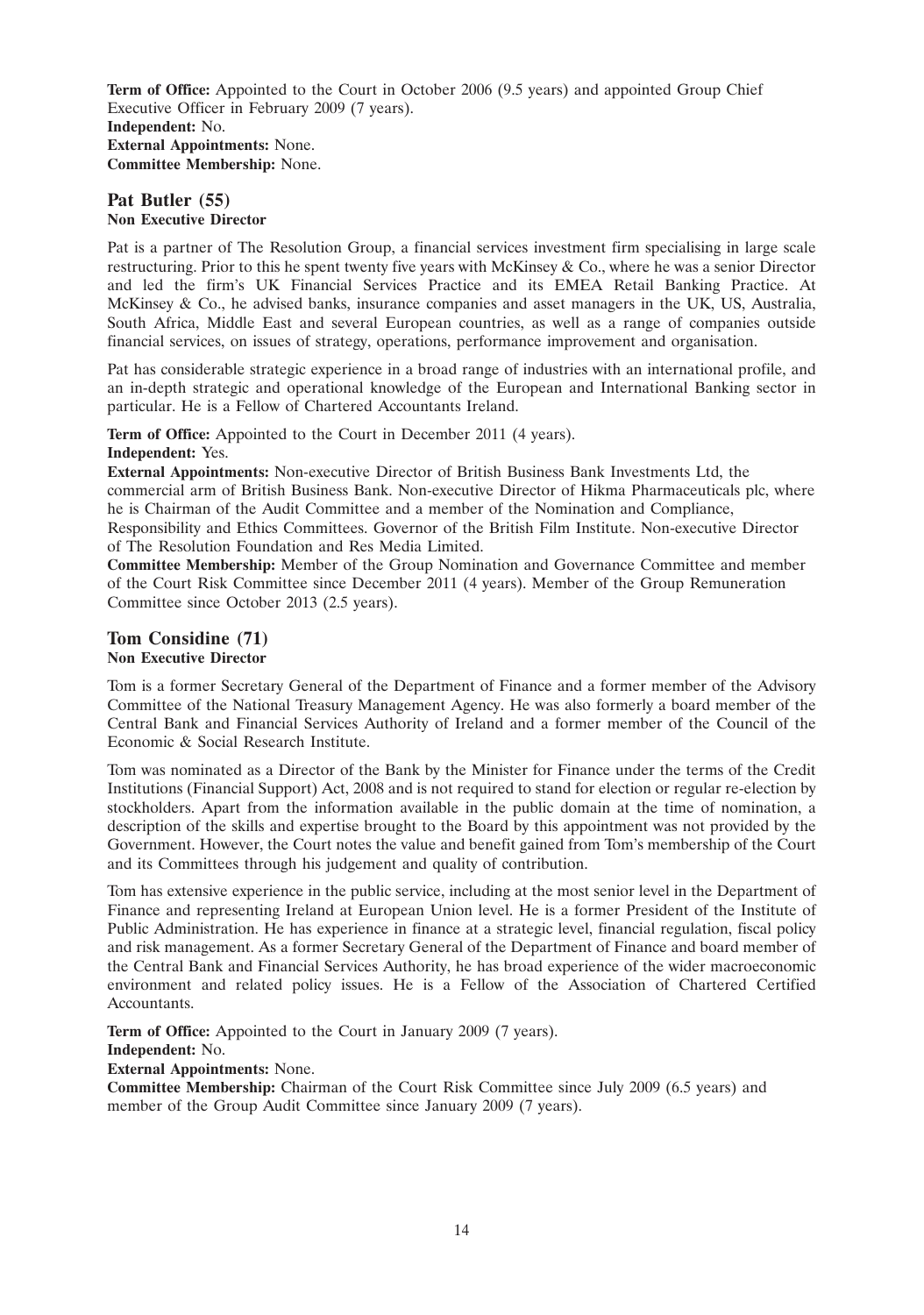# **Patrick Haren (65) Senior Independent Director; Non Executive Director**

Patrick is a former CEO of the Viridian Group, having joined Northern Ireland Electricity (NIE) in 1992 as Chief Executive. He previously worked with the ESB, including as Director - New Business Investment and also served as a board member of Invest Northern Ireland for a number of years.

Patrick is an experienced Chief Executive Officer who has gained extensive strategic, corporate development and transactional experience, having led the privatisation of NIE by IPO and grown the business under the new holding company Viridian through to 2007, positioning the company as the market leader in independent electricity generation and supply in competitive markets in Ireland, North and South. Patrick was appointed to the board of Bank of Ireland (UK) plc in June 2012 where he also serves as Chair of the Remuneration Committee and a member of the Nomination Committee. He was awarded a knighthood in 2008 for services to the electricity industry in Northern Ireland. He is a member of the Institute of Directors (UK).

**Term of Office:** Appointed to the Court in January 2012 (4 years). **Independent:** Yes.

**External Appointments:** None.

**Committee Membership:** Member of the Group Audit Committee since January 2012 (4 years). Member of the Group Remuneration Committee since January 2012 (4 years) and Chairman since May 2015. Member of the Group Nomination and Governance Committee since November 2015.

# **Andrew Keating (45) Group Chief Financial Officer, Executive Director**

Andrew joined the Group in 2004, prior to which he held a number of senior finance roles with Ulster Bank, having qualified as a Chartered Accountant with Arthur Andersen. Prior to his appointment as Group Chief Financial Officer, Andrew held the role of Director of Group Finance.

Andrew is an experienced financial services professional who has held a number of senior finance roles in Bank of Ireland and Ulster Bank. He has in-depth knowledge of financial reporting and related regulatory and governance requirements. He is a Fellow of Chartered Accountants Ireland.

**Term of Office:** Appointed to the Court in February 2012 (4 years). **Independent:** No. **External Appointments:** None. **Committee Membership:** None.

# **Patrick Kennedy (46) Deputy Governor; Non Executive Director**

Patrick was Chief Executive of Paddy Power plc from 2006 to 2014. He served as an Executive Director of Paddy Power plc since 2005 and a Non-executive Director since 2004, during which time he served as Chairman of the Audit Committee. He was a member of the Risk Committee of Paddy Power plc from 2006 to 2014. Prior to joining Paddy Power plc, Patrick worked at Greencore Group plc for seven years where he was Chief Financial Officer and also held a number of senior strategic and corporate development roles. Patrick also worked with KPMG Corporate Finance in Ireland and the Netherlands and as a strategy consultant with McKinsey  $\&$  Co. in London, Dublin and Amsterdam.

As an experienced Chief Executive Officer and Finance Director, Patrick has in-depth knowledge of international business, management, finance, corporate transactions, strategic development and risk management through his involvement in Paddy Power plc, Elan Corporation plc (where he was Chairman of the Leadership, Development and Compensation Committee and a member of the Transaction Committee), Greencore Group plc and McKinsey & Co. He is a Fellow of Chartered Accountants Ireland.

**Term of Office:** Appointed to the Court in July 2010 (5.5 years). **Independent:** Yes.

**External Appointments:** Chairman of Cartrawler.

**Committee Membership:** Member of the Group Remuneration Committee and member of the Court Risk Committee since January 2011 (5 years). Member of the Group Nomination and Governance Committee since September 2014 (1.5 years).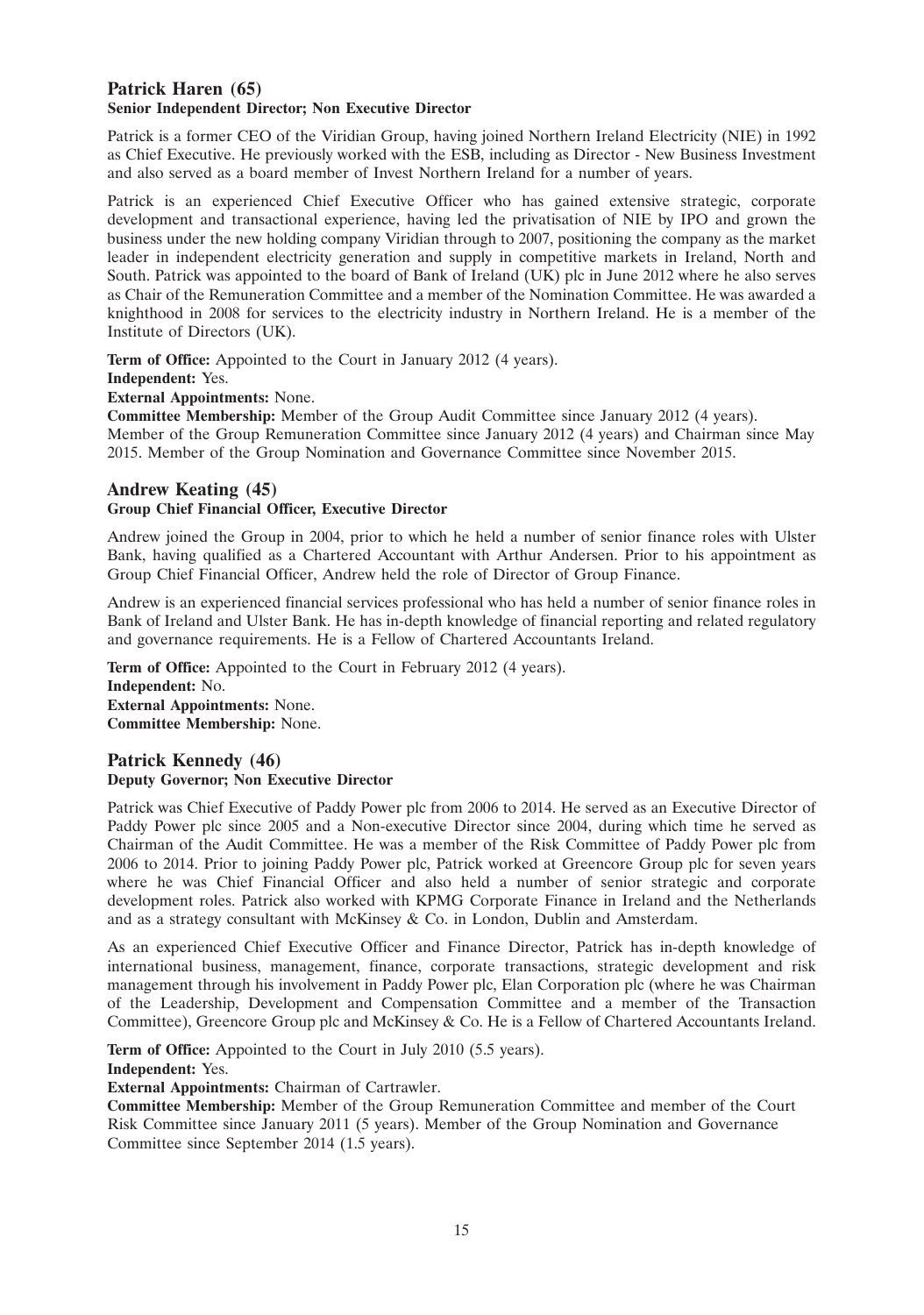## **Davida Marston (62) Non Executive Director**

Davida is a Non-executive Director of Liberbank S.A., where she is Chair of the Nomination Committee and a member of the Remuneration Committee. She is a former Director of a number of companies, including CIT Bank Limited, ACE European Group Limited and Europe Arab Bank plc. She was a member of the UK senior management team of Citigroup's UK Corporate Bank (1990-2003), which included a period as Regional Head UK and Ireland for the Banks and Securities business, and a senior manager at Bank of Montreal (1981-1990).

Davida has considerable financial services experience, both as an Executive and Non-executive Director and as Chair of Audit and Risk Committees in financial services companies. She has extensive non-executive experience with banking, life assurance and non-financial services companies. She is a Fellow of the Institute of Directors.

**Term of Office:** Appointed to the Court in April 2013 (2.5 years). **Independent:** Yes.

**External Appointments:** Non-executive Director of Liberbank S.A., where she is Chair of the Nomination Committee and a member of the Remuneration Committee.

**Committee Membership:** Member of the Group Audit Committee and member of the Court Risk Committee since April 2013 (2.5 years).

# **Brad Martin (56)**

# **Non Executive Director**

Brad is Vice President, Strategic Investments, Fairfax Financial Holdings Limited, a publicly traded financial services holding company which, through its subsidiaries, is engaged in property and casualty insurance and reinsurance and investment management. Brad gained 11 years' experience with the Canadian Law Firm, Torys LLP, including a year on secondment to the Ontario Securities Commission, becoming a Partner in the firm in 1995. He has worked in a variety of senior roles in the Fairfax Financial Group and served on the boards of a number of companies in which Fairfax is a significant investor. He is the Chairman of Resolute Forest Products Inc. and serves as a Director of Eurobank Ergasias SA. Previous Board appointments include Ridley Inc., HUB International Limited, Cunningham Lindsey Group Limited, Odyssey Re Group Limited, Northbridge Financial Corporation, The Brick Limited and Chairman of Imvescor Restaurant Group Inc.

Brad is a highly qualified lawyer with strong experience in a legal professional firm and in-house with Fairfax Financial Holdings Limited. He has particular skills in the areas of corporate strategy, operations management, acquisitions, restructures, corporate finance, legal and corporate governance and people management.

At the date of his appointment, Fairfax noted that it was pleased to have been able to nominate someone of Brad's calibre and experience as its nominee to the Court.

**Term of Office:** Appointed to the Court in July 2013 (2.5 years). **Independent:** No.

**External Appointments:** Chairman of Resolute Forest Products Inc. Non-executive Director of Eurobank Ergasias SA., where he is Chairman of the Nomination and Remuneration Committees and a member of the Audit and Risk Committees. Non-executive Director of Blue Ant Media Inc. **Committee Membership:** Member of the Group Remuneration Committee since November 2015.

### **Fiona Muldoon (48) Non Executive Director**

Fiona is Group Chief Executive of FBD Holdings plc and FBD Insurance plc, one of Ireland's largest property and casualty insurers.

Prior to this, Fiona served from 2011 to 2014 with the Central Bank of Ireland including as Director, Credit Institutions and Insurance Supervision. She also spent 17 years of her career with XL Group in Dublin, London and Bermuda, where she worked in various senior financial management positions with responsibilities for corporate treasury and strategic activities including capital management, rating agency engagement, corporate development, corporate finance, liquidity, foreign exchange and cash management.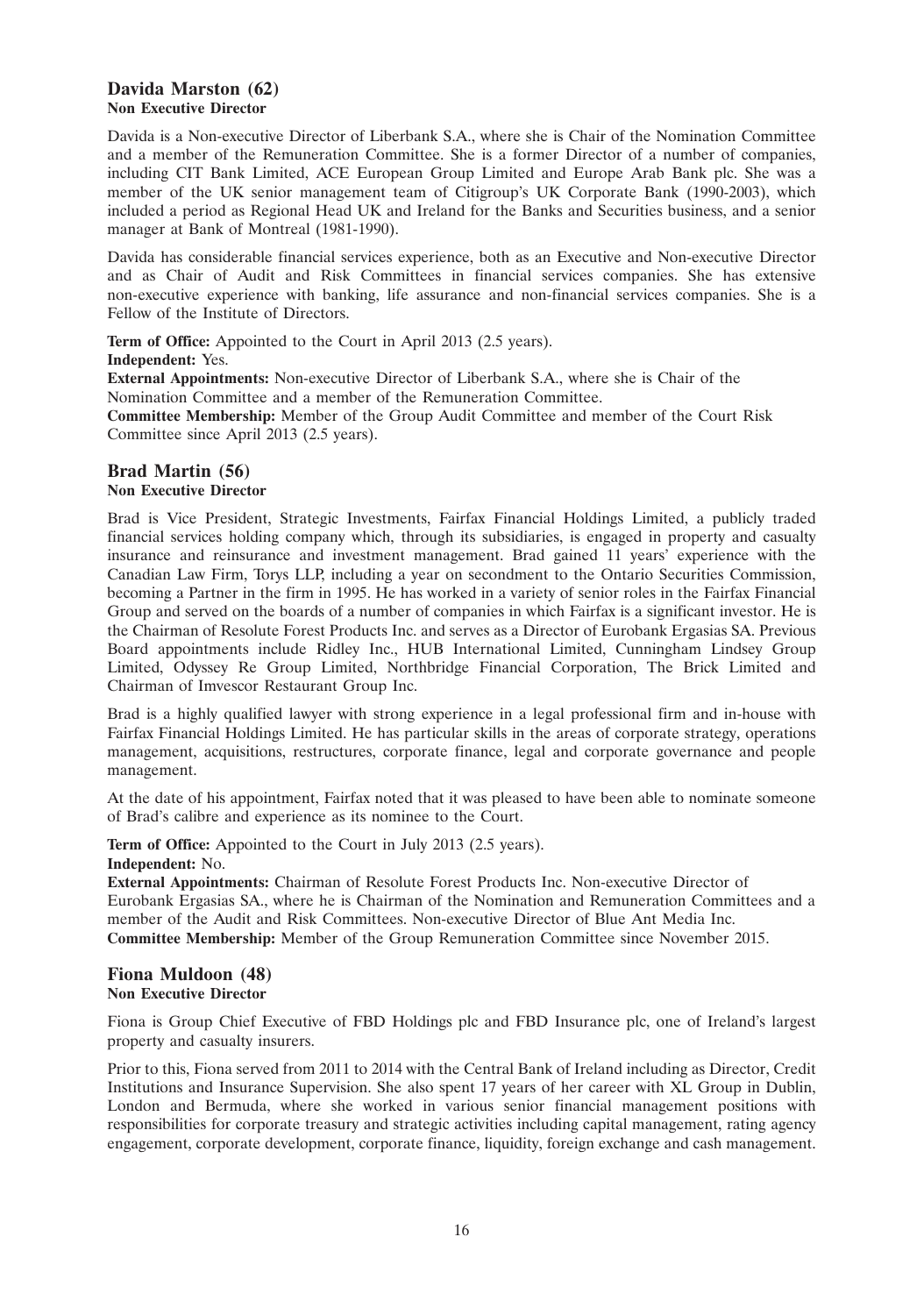Fiona has significant experience in governance, regulatory compliance and financial oversight and is an experienced financial services professional. She has significant previous experience within a financial institution with an international focus. Fiona has a Bachelor of Arts Degree from University College Dublin and is a Fellow of Chartered Accountants Ireland.

**Term of Office:** Appointed to the Court in June 2015 (0.5 year). **Independent:** Yes. **External Appointments:** Group Chief Executive of FBD Holdings plc and FBD Insurance plc. **Committee Membership:** Member of the Court Risk Committee since November 2015.

# **Patrick Mulvihill (53) Non Executive Director**

Patrick spent much of his career at Goldman Sachs, retiring in 2006 as Global Head of Operations covering all aspects of Capital Markets Operations, Asset Management Operations and Payment Operations. He previously held the roles of Co-Controller, Co-Head of Global Controller's Department, covering financial / management reporting, regulatory reporting, product accounting and payment services. He was also a member of the firm's Risk, Finance and Credit Policy Committees. Patrick is a Non-executive Director of International Fund Services (Ireland) Limited.

Patrick has over twenty years' experience of international financial services and has held a number of senior management roles based in London and New York with Goldman Sachs. As a result, he has an in depth knowledge of financial and management reporting, regulatory compliance, operational, risk and credit matters within a significant financial institution with an international focus. Patrick is a Fellow of Chartered Accountants Ireland and Associate of the Institute of Directors.

**Term of Office:** Appointed to the Court in December 2011 (4 years). **Independent:** Yes.

**External Appointments:** Non-executive Director of International Fund Services (Ireland) Limited and Director of Beachvista Limited.

**Committee Membership:** Member of the Group Audit Committee and member of the Court Risk Committee since December 2011 (4 years).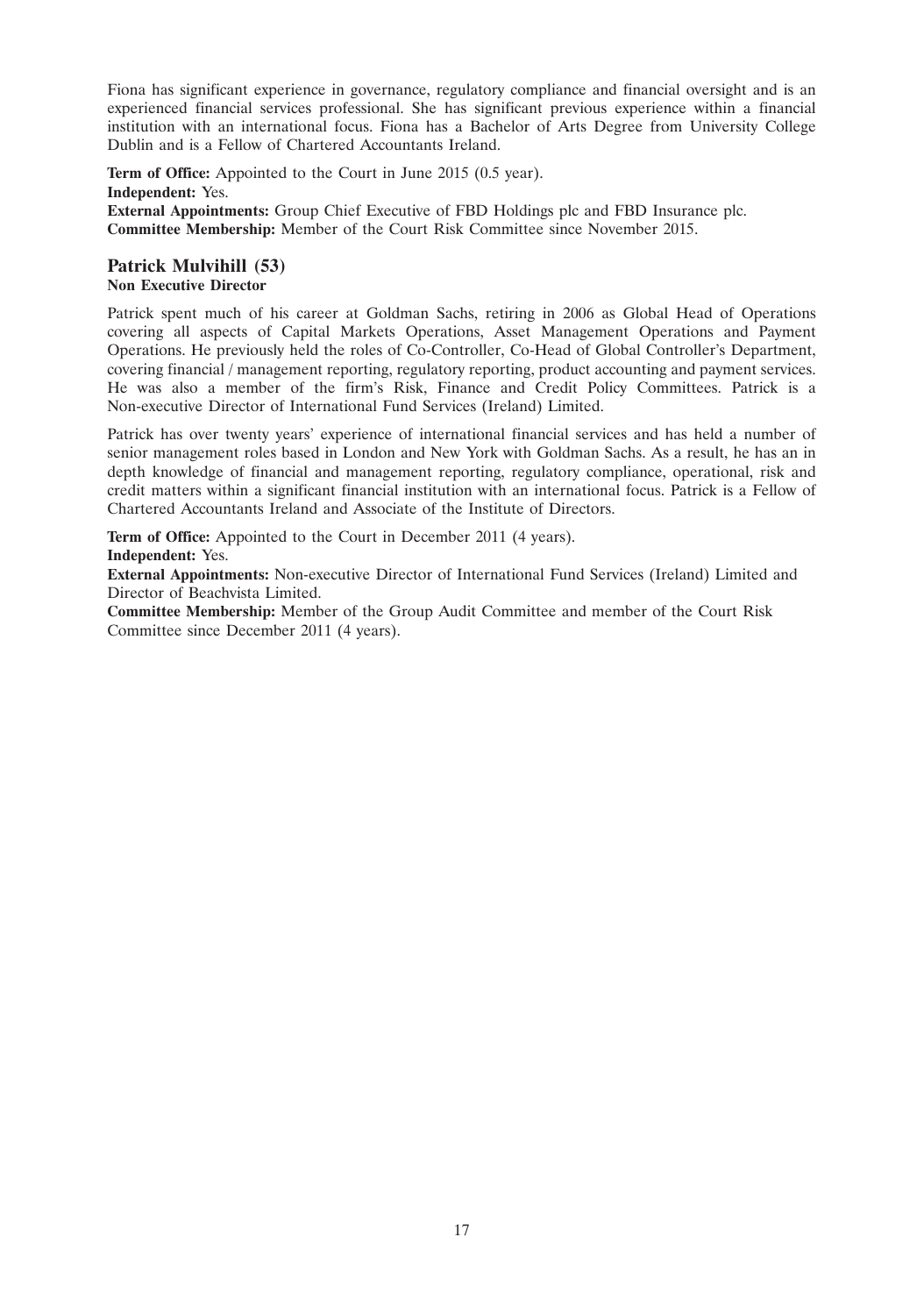#### **Appendix 2**

#### **Resolution 12**

#### **Explanation of the Proposed Amendments to the Bye-Laws**

#### 1. **Introduction**

The purpose of Resolution 12 is to make certain amendments to the Bye-Laws to ensure that the Companies Act 2014, which came into force on 1 June 2015, does not have an unintended effect on the Bye-Laws by altering how the provisions in the Bye-Laws are to be applied.

It is also proposed to:

- (a) remove from the Bye-Laws the provisions relating to the 2009 Preference Stock (which has now been redeemed and cancelled by the Bank) and the rights attaching to the 2009 Preference Stock;
- (b) amend the wording of the Bye-Laws which set out the terms on which the Bank may vary its capital and capitalise its reserves in the event of a consolidation of Ordinary Stock; and
- (c) use this opportunity to make some small housekeeping amendments to the Bye-Laws.

Each of the proposed amendments is explained in the following paragraphs. The Bye-Law references used throughout refer to the new numbering contained in the proposed amended version of the Bye-Laws.

#### 2. **Companies Act 2014 Amendments**

- (a) Bye-Laws 1, 40, 41,  $60(c)$ ,  $99(d)$  and  $102(f)$  contain references to sections in previous companies legislation. This resolution will amend these statutory references in order to ensure that they are consistent with the corresponding provisions in the Companies Act 2014 which are applicable to the Bank.
- (b) The Companies Act 2014 adopts a new approach in regard to the articles of association of all companies. The Companies Act 2014 contains specific sections which apply to the Bank unless the Bye-Laws specifically exclude them.
- (c) Under the Companies Act 2014, the Bank is classified as an unregistered company and therefore only specified provisions of the Companies Act 2014 are applicable to the Bank, set out in Schedule 14 of the Companies Act 2014. The following optional provisions which are applicable to the Bank deal with matters which are already specified in the Bye-Laws of the Bank, therefore it is necessary to include a new provision in Bye-Law 2, to dis-apply these optional sections of the Companies Act 2014. A summary of each of the provisions which are therefore being **excluded** by the new Bye-Laws 2(b) and (c) is set out below:
	- (i) Section 124 and Section 125(1) and (2) deal with the declaration and payment of dividends by the Bank. These sections are being disapplied as these matters are already covered by Bye-Laws 113 to 124;
	- (ii) Section 125(3) deals with the use of cheques, negotiable instruments and bank transfers for the payment of dividends by the Bank. This section is being disapplied as the matter is already covered by Bye-Law 121;
	- (iii) Section 126 deals with the capitalisation of distributable profits. This section is being disapplied as the matter is already dealt with by Bye-Laws 130 to 132;
	- (iv) Section 180(5) deals with the provision of notices to Stockholders in connection with an offer of capital stock on a pre-emptive basis in accordance with section 1022 of the Act. This section is being disapplied as the list of persons entitled to notice of general courts is dealt with in Bye-Law 137;
	- (v) Section 181(1) deals with the provision of notices to Stockholders in connection with an offer of capital stock on a pre-emptive basis. This section is being disapplied as the matter is already covered by Bye-Law 47;
	- (vi) Section 218(3) to (5) deals with timing of a deemed receipt of a notice. This section is being disapplied as the matter is already covered by Bye-Laws 134 and 140;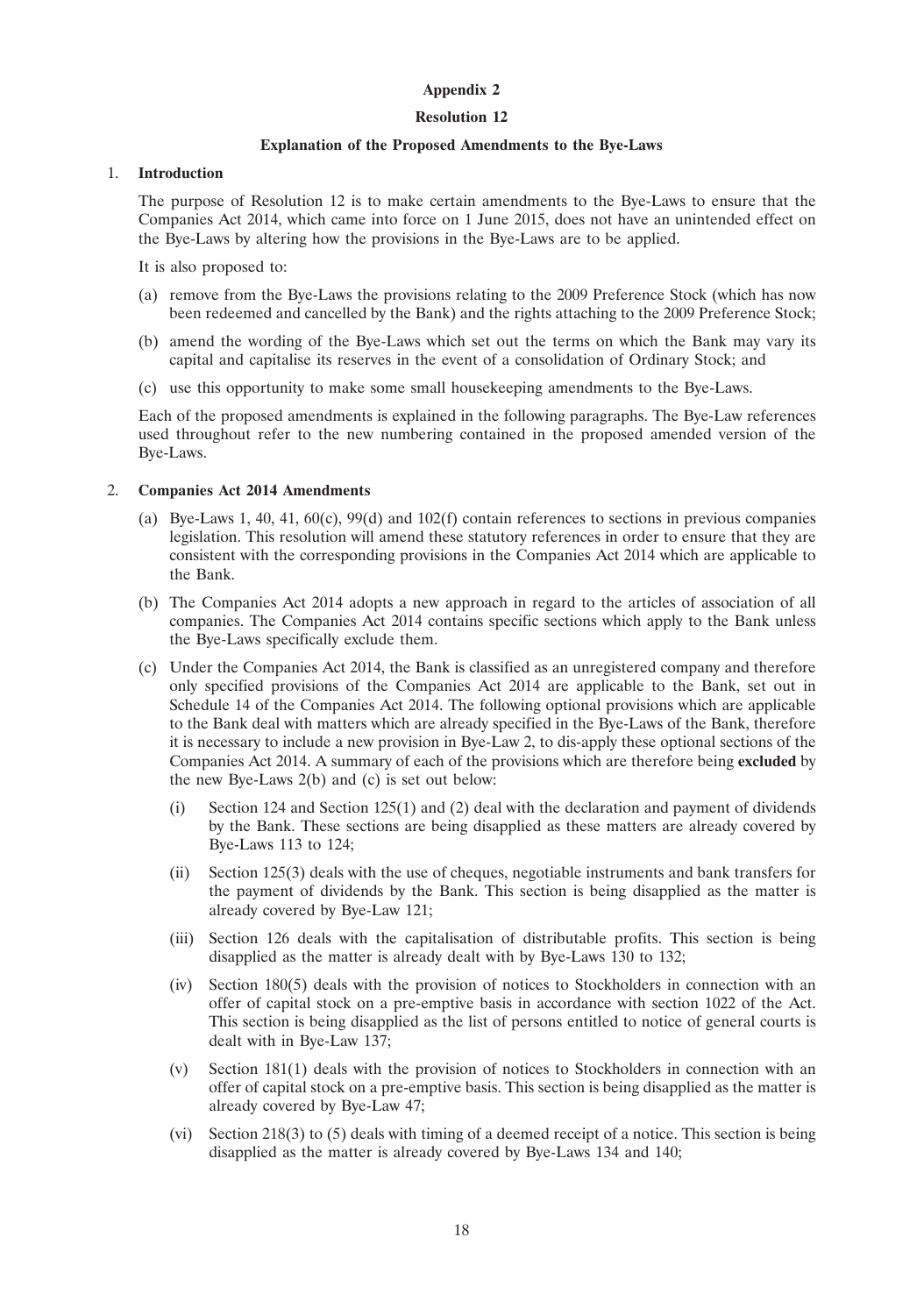- (vii) Sections 338(5), 338(6) and 339(7) deal with the delivery of the financial statements of the Bank. These sections are being disapplied as delivery methods are already dealt with in Bye-Law 129 and Bye-Law 140;
- (viii) Section 618(1)(b) deals with the distribution of property on a winding up of the Bank by means of a members voluntary winding up. This section is being disapplied as under section 1328(3), the Bank, as an unregistered company, cannot be wound up voluntarily; and
- (ix) Section 620(8) stipulates timeframes regarding unclaimed dividends. This section is being disapplied as the Bank has stipulated longer timeframes in Bye-Law 123.
- (d) The optional provisions of the Companies Act 2014 which are being specifically **included** are sections 83 and 84, which set out powers necessary to implement capital reductions. Section 83 is not currently specified in Schedule 14 of the Act as being applicable to the Bank, however it is anticipated that in the medium term an order under section 1313 of the Companies Act 2014 to make section 83 applicable to the Bank could be brought into force. The application of section 83 to the Bank would mean that the Bank has the same flexibility as a plc in this regard.

#### (e) **Amendments to other Bye-Laws arising from the Companies Act 2014**

- (i) In various places in the Bye-Laws, the expression ''undenominated capital'' is being inserted as this expression is now used in the Companies Act 2014 to refer to that part of a body corporate's issued capital stock which is not represented by the nominal value paid up on the issued capital stock.
- (ii) In various places in the Bye-Laws, the term ''Acts'' is being replaced with ''Act'' to reflect the new definition of the Companies Act 2014.
- (iii) Bye-Laws 9(a) and 39(b) have been amended to reflect the fact that the Directors' authority to allot stock is subject to the requirements of the Companies Act 2014. The amount specified in Bye-Law  $9(a)$  which must be paid up on a unit of stock on its allotment has been increased from 5% to one-quarter of the nominal value of the stock. This is a new requirement applicable to the Bank under section 1026(1) of the Companies Act 2014.
- (iv) Bye-Law 12(a) has been amended to remove the reference to ''Stock Exchange Nominee'' as this is no longer a concept under the Companies Act 2014, following repeal of Companies (Amendment) Act 1977.
- (v) Bye-Law 39(d) has been deleted as it is not entirely consistent with sections 1021-1022 of the Companies Act 2014, which deal with the requirements relating to issues of stock on a pre-emptive basis. Following the commencement of the Companies Act 2014, the Bank is now subject to statutory provisions requiring the Directors to be authorised to issue stock in the Bank, including on a non pre-emptive basis. Compliance with these new requirements is reflected in the stock issuance resolutions being tabled at the AGC.
- (vi) Bye-Law 40 is being amended to reflect the application to the Bank of Chapter 5 of Part 17 of the Companies Act 2014 in respect of the purchase of stock by the Bank. Bye-Law 40(d) prescribes parameters for the minimum and maximum price range which can be included in a resolution proposed to Stockholders to approve market purchases by the Bank of its own stock. It is proposed to delete Bye-Law 40(d), to remove the specific price range and instead allow the limits for purchases of own stock to be set out in the resolutions of Stockholders which are required to implement any purchases. This gives the Directors flexibility to adjust the price range which is proposed for Stockholder approval from time to time, without amending the Bye-Laws, and flexibility to reflect changes to corporate governance standards.
- (vii) Bye-Law 41 is being amended for consistency with section 1078 of the Companies Act 2014, to refer to the re-allotment of Treasury Stock, rather than the re-issue.
- (viii) Bye-Laws 49(a) and 125, 127, 128, 129 and 140 have been amended to refer to the Bank's ''financial statements'', for consistency with the new terminology for financial information contained in the Companies Act 2014. Bye-Laws 125, 126 and 127 have been further amended to take account of the new requirements regarding the maintenance of accounting records set out in Chapter 2 of Part 6 of the Companies Act 2014.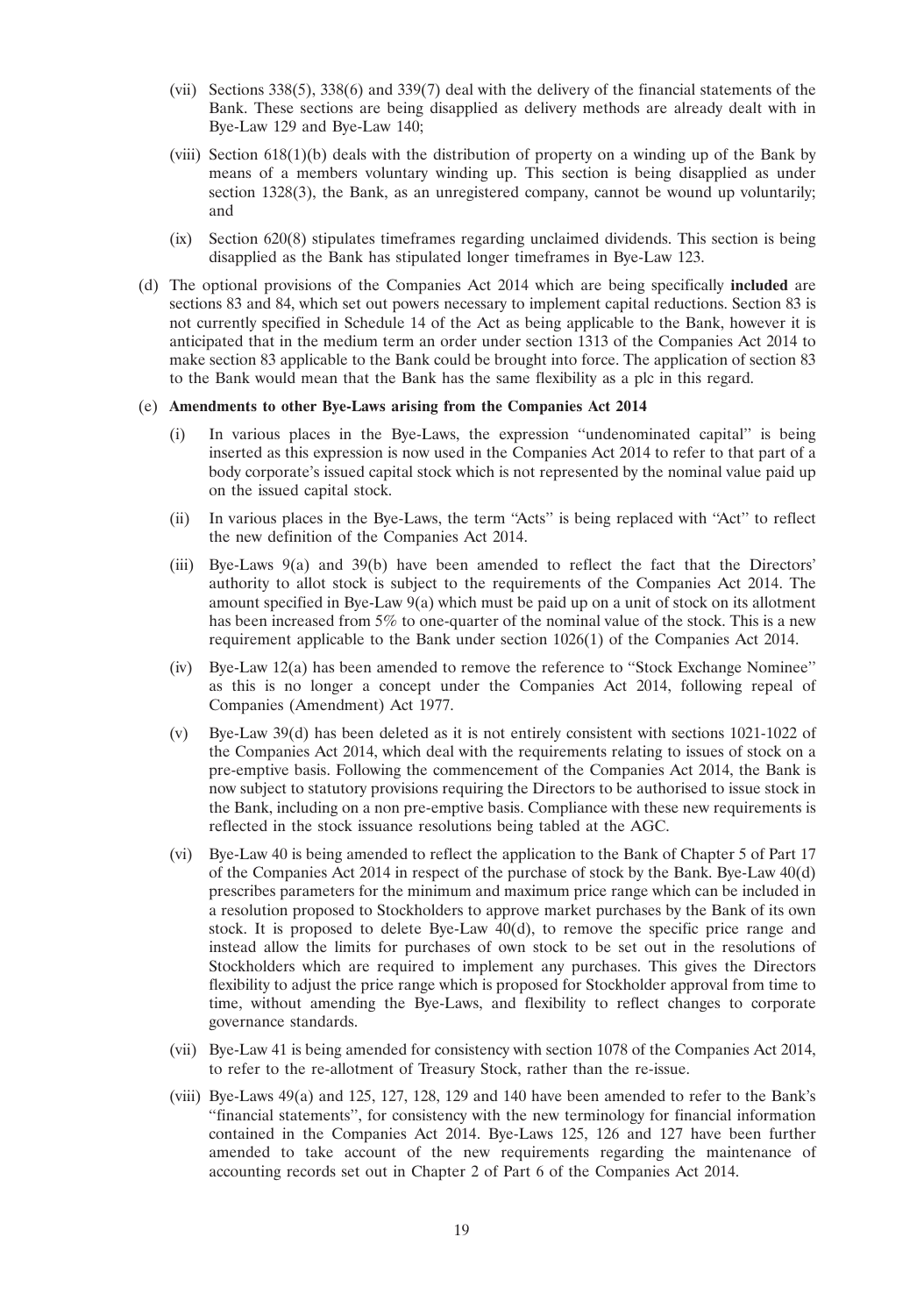- (ix) The provisions of Bye-Law 60 relating to the imposition by the Directors of restrictions on stock in the event that a Stockholder fails to disclose his or her interests in stock have been amended to lower the percentage interest in stock which must be affected by the failure before restrictions are applied, from 5% to 3%. This is to reflect the lowering of the threshold for disclosure of interests in stock in section 1052 of the Companies Act 2014.
- (x) Bye-Law 78(b) is being amended to take account of the application to the Bank of Chapter 2 of Part 7 of the Companies Act 2014 to the Bank, relating to the Bank's register of charges. The changes reflect that the Bank will retain the old arrangements which applied under the Bye-Laws in respect of its register of charges for charges created before the commencement of the Companies Act 2014.
- (xi) Bye-Law 102(f) is being amended to reflect the new definition of ''connected person'' contained in the Companies Act 2014.
- (xii) Bye-Laws 130 and 120(d) are being amended to expand the description of the Bank's reserves which can be used for the purpose of capitalisations, for consistency with the terms used in the Companies Act 2014.

#### 3. **Amendments arising from the redemption and cancellation of the 2009 Preference Stock**

The terms of the 2009 Preference Stock entitled the holder thereof (formerly described in the Bye-Laws as the ''Government Preference Stockholder'') to certain rights and these rights imposed restrictions on other provisions of the Bye-Laws which no longer apply as the entire of the 2009 Preference Stock has been redeemed and cancelled by the Bank. The following amendments are being proposed as a result:

- (a) the removal of Bye-Law 6(I) which sets out the substantive terms of the 2009 Preference Stock;
- (b) the removal of references to the 2009 Preference Stock and provisions relating to the rights attaching to the 2009 Preference Stock and the restrictions imposed under various Bye-Laws as a result of these terms, which are no longer required, in Bye-Laws: 1 (Definitions), 3 (Capital Stock of the Bank); 39(c) and 39(d) (according to the new numbering of this Bye-Law contained in the proposed Bye-Laws) (Increase of Capital Stock); 40(b) and (e) (Purchase of Own Stock); 46(g) (General Courts); 59(d) (Votes of Members); 71 (formerly titled, Capital Resolutions); 113, 114, 119, 120 (Dividends and Reserves); 130 (Capitalisation of Reserves); and 132 (formerly titled, Capitalisation in respect of the 2009 Bonus Stock).
- (c) the amendment of Bye-Laws 99 and 87(i) to reflect the fact that while the right of the Government Preference Stockholder to nominate persons to be appointed Directors of the Bank no longer applies, the Minister for Finance retains the ability to direct the appointment of a public interest Director under the requirements of the Credit Institutions (Financial Support) Scheme 2008, for so long as the rules such scheme are applicable to the Bank.

#### 4. **Amendments relating to the variation of capital and capitalisation of reserves**

- (a) A new Bye-Law 3(f) is proposed to give the Bank the power to effect a consolidation, division and sub-division of Ordinary Stock. The new Bye-Law will also give the Bank the power to cancel Ordinary Stock which has not been taken or agreed to be taken by any person and reduce the amount of its authorised capital stock by the amount of the Ordinary Stock so cancelled. Each of these powers may only be exercised with the approval of an ordinary resolution of Stockholders in General Court. The Directors have no current plans to propose any such resolution for the variation of capital.
- (b) A new Bye-Law 3(g) is proposed to give the Directors the authority to deal with any fractional entitlements to units of Ordinary Stock arising as a result of a consolidation of Ordinary Stock. Under Bye-Law 3(g), in the event that, following a consolidation of Ordinary Stock, a Stockholder would have an entitlement to a fraction of a unit of Ordinary Stock, the Directors will have the authority to either arrange for the sale of that fractional entitlement in the market on behalf of the Stockholder, or alternatively, round up the fractional entitlement to a full unit of Ordinary Stock and use the Bank's reserves to capitalise the full unit of Ordinary Stock, so that the Stockholder receives a full unit of Ordinary Stock, fully paid up.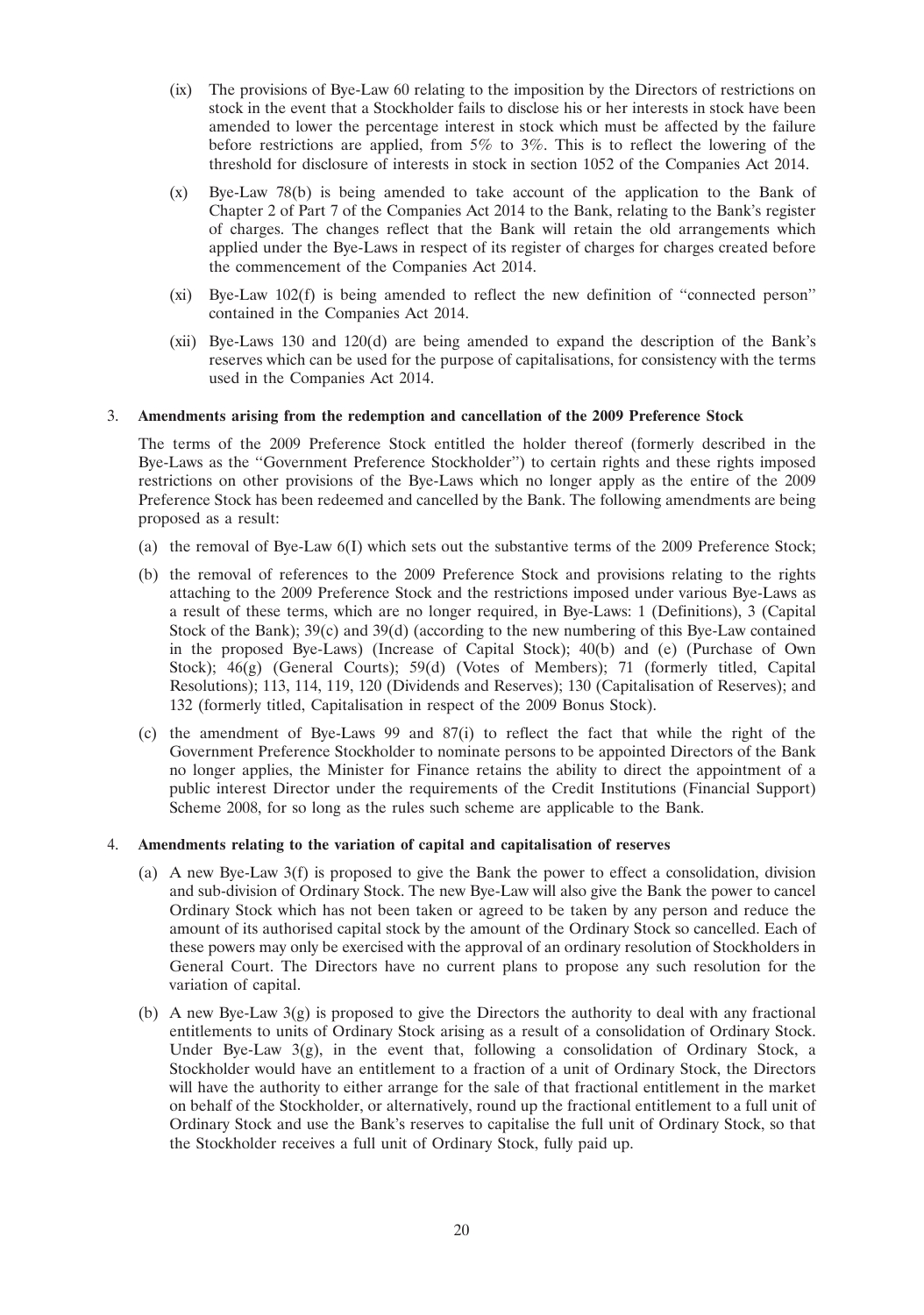Bye-Law 3(g) also gives the Directors the authority to determine at their discretion that if fractions of units of Ordinary Stock are being sold in the market and, if the resolution approving the consolidation so provides, sale proceeds of  $\epsilon$ 5.00 or less will not be distributed to the Stockholder but will be retained by the Bank for its own use, or donated to charity.

The powers set out in Bye-Law 3(g) apply only in connection with a consolidation of Ordinary Stock, which consolidation must be approved by Stockholders in General Court.

(c) A new Bye-Law 132 is proposed to give the Directors the authority to capitalise the Bank's reserves for the purpose of paying up in full units of Ordinary Stock to be issued to Stockholders who would otherwise have fractional entitlements to units of Ordinary Stock following a consolidation, in effect rounding-up a fractional entitlement to the next nearest whole unit of Ordinary Stock in the event of a consolidation. The powers set out in Bye-Law 132 apply only in connection with a consolidation of Ordinary Stock, which consolidation must be approved by Stockholders in General Court.

#### 5. **Miscellaneous Amendments**

A number of housekeeping changes are provided for in the revised Bye-Laws, including:

- (a) the change in numbering of Bye-Laws 71 to 147 as a result of the deletion of Bye-Law 71 (formerly titled, Capital Resolutions). Corresponding changes are also made to all Bye-Laws which contain cross-references to these Bye-Laws;
- (b) in Bye-Law 1, the correction of the definition of ''Office'' to refer to 40 Mespil Road, Dublin 4;
- (c) Bye-Law 53 has been amended to clarify that members may be present by proxy as well as in person;
- (d) Bye-Law 60(h) has been amended to correct a cross reference to a preceding paragraph; and
- (e) the copy of the resolution of Stockholders dated 8 July 2008 which is annexed to the Bye-Laws is proposed to be removed, as the authority contained in this resolution expired in 2013.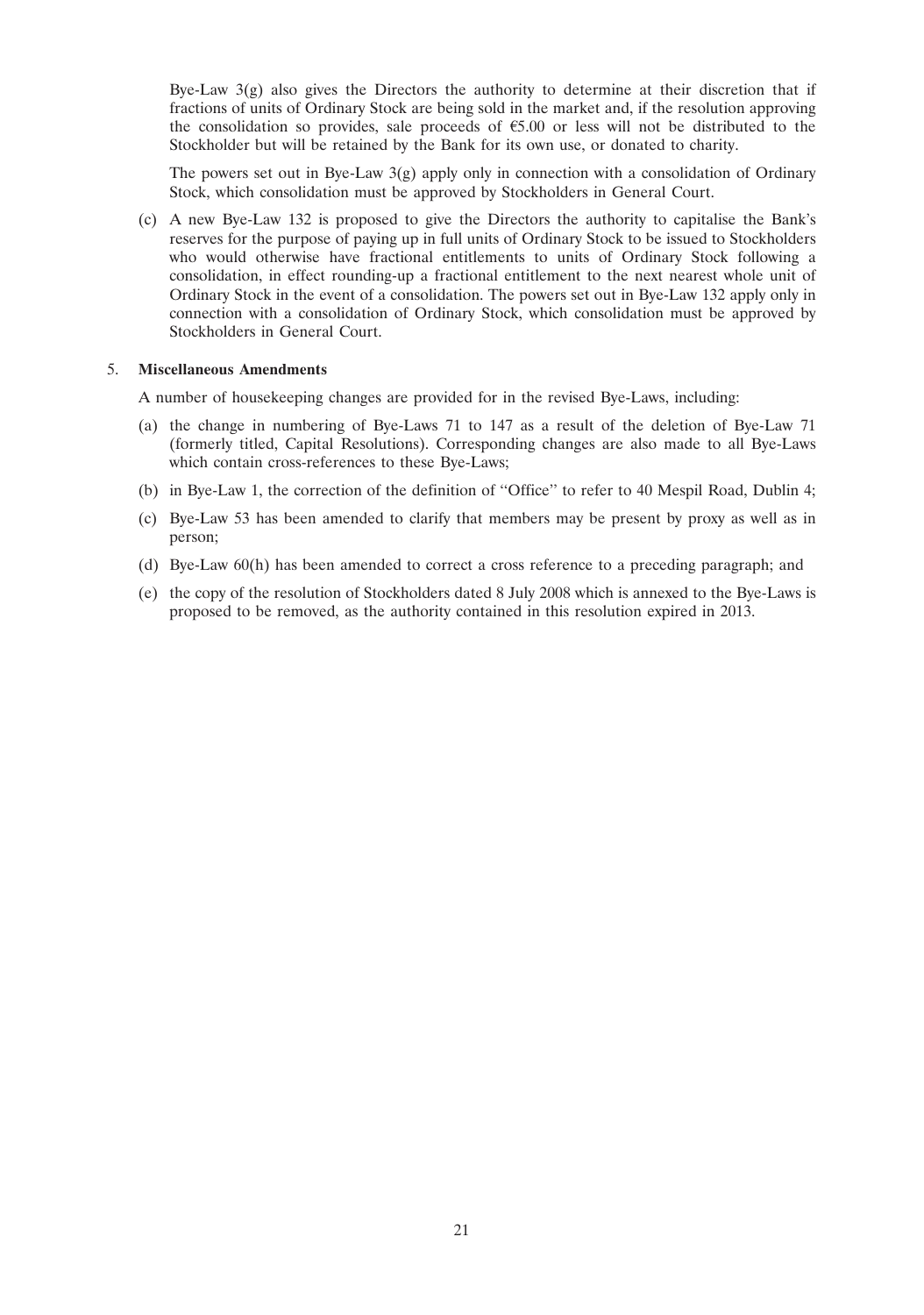# **LOCATION MAP**